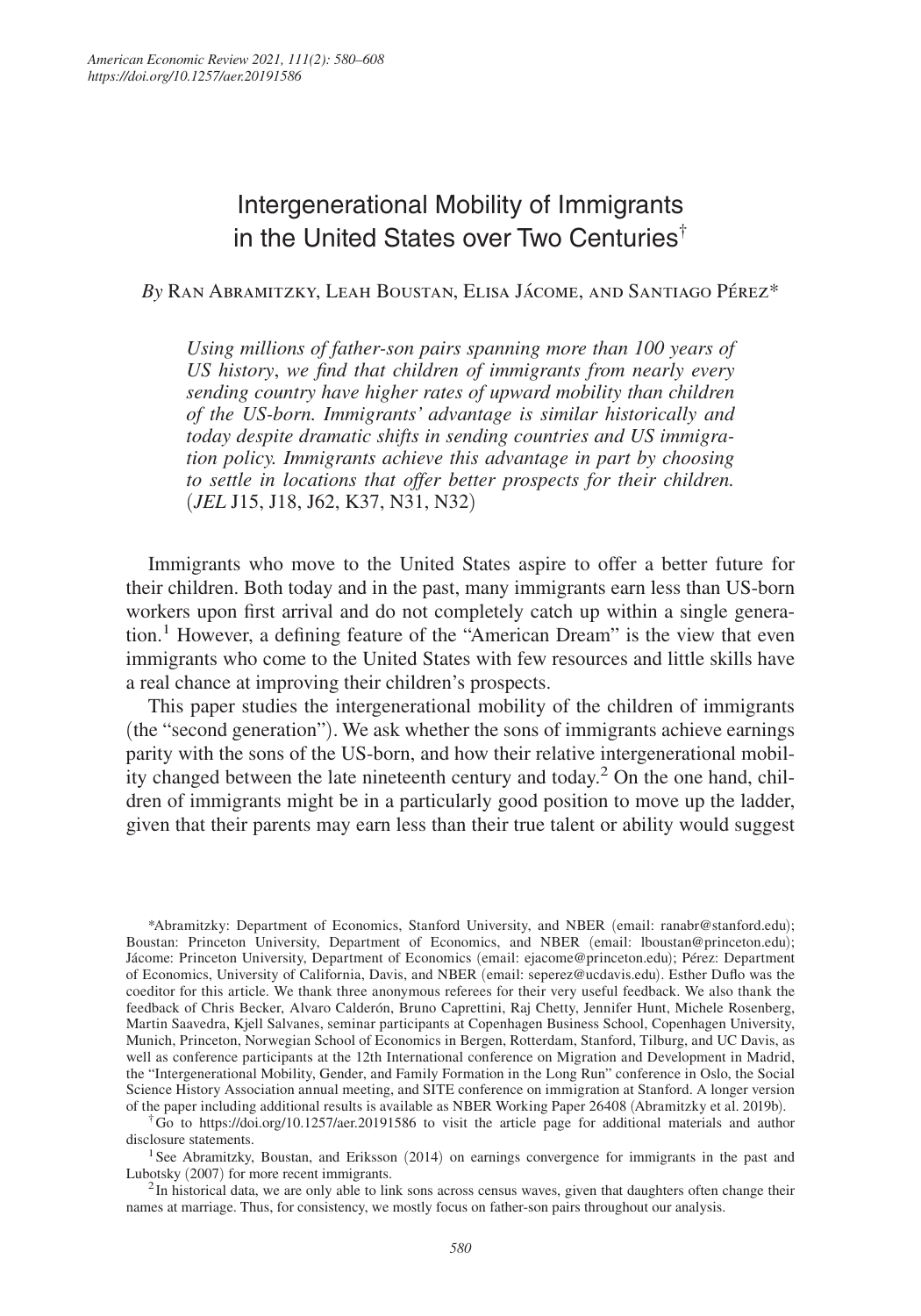(for example, if they had little exposure to US education or faced discrimination in the labor market). Immigrant families who recently arrived in the United States might also be more footloose, thus allowing them to settle in areas with better prospects for their children. On the other hand, children of immigrants might grow up in segregated neighborhoods, suffer from discrimination themselves, and otherwise enjoy more limited opportunities than the children of the US-born.

We find that, both historically and today, children of immigrants at the bottom of the income distribution have higher rates of upward mobility than children of similarly ranked US-born fathers, and to a strikingly similar degree in each time period. Second-generation immigrants growing up at the twenty-fifth percentile of the income distribution end up 5 to 6 percentile rank points higher than the children of the US-born who were also raised at the same income rank. Second-generation immigrants today exhibit a similar degree of upward mobility, despite notable shifts in countries of origin away from Europe toward Latin America and Asia, as well as major changes in US immigration policy from a regime of nearly open borders (to European immigrants) to one of substantial restrictions.

Our analysis spans 130 years of US history and focuses on three cohorts of immigrants who entered the United States during the nineteenth or twentieth centuries. The first two cohorts consist of four million first-generation immigrants observed with their children in the United States in either the 1880 or 1910 censuses.<sup>3</sup> The 1880 cohort contains mostly immigrants from Northern and Western Europe (e.g., Ireland, Germany, and the United Kingdom), whereas the 1910 cohort includes more immigrants from Southern and Eastern Europe thought to have faced greater initial disadvantages in the US labor market.<sup>4</sup> We follow the children of these immigrants to the 1910 and 1940 censuses, respectively, using information on their name, year of birth, and birthplace, and compare their adult outcomes to those of the children of US-born Whites.<sup>5</sup> Because the censuses did not collect income data before 1940, our analysis of these cohorts relies on computing a number of alternative proxies for individual-level income ("income scores") based on a person's detailed occupation, age, and state of residence.

The third cohort includes children of immigrants born around 1980. Unlike the historical cohorts, immigrants in this modern cohort entered the United States during an era of substantial immigration policy restrictions and came mainly from poorer and more ethnically diverse countries in Latin America and Asia. To study this cohort, we use aggregate administrative data made public by the Opportunity Insights project, which is based on links of parents and their nearly six million children (Chetty et al. 2018a, b). In these data, we observe children's outcomes in 2014–2015 and the outcomes of their parents in 1994–2000. In addition, we use data from the General Social Surveys (GSS), in which we observe the outcomes

<sup>&</sup>lt;sup>3</sup> Immigrants in these cohorts entered the United States before the imposition of strict quotas based on country of origin imposed in 1921, which ended the era of nearly open borders for European migrants and dramatically reduced the inflow of immigrants from Eastern and Southern Europe.

<sup>&</sup>lt;sup>4</sup>For more background on immigration during the Age of Mass Migration, see Abramitzky and Boustan (2017).

<sup>5</sup>More than 95 percent of immigrants in this period were White. Focusing on US-born Whites as the comparison group ensures that the higher mobility of second-generation immigrants that we observe is not due to Black-White differences in mobility. Collins and Wanamaker (2017) find that African Americans had much lower rates of upward mobility than Whites historically. Thus, including African Americans in the sample would make immigrants' mobility advantage appear even larger.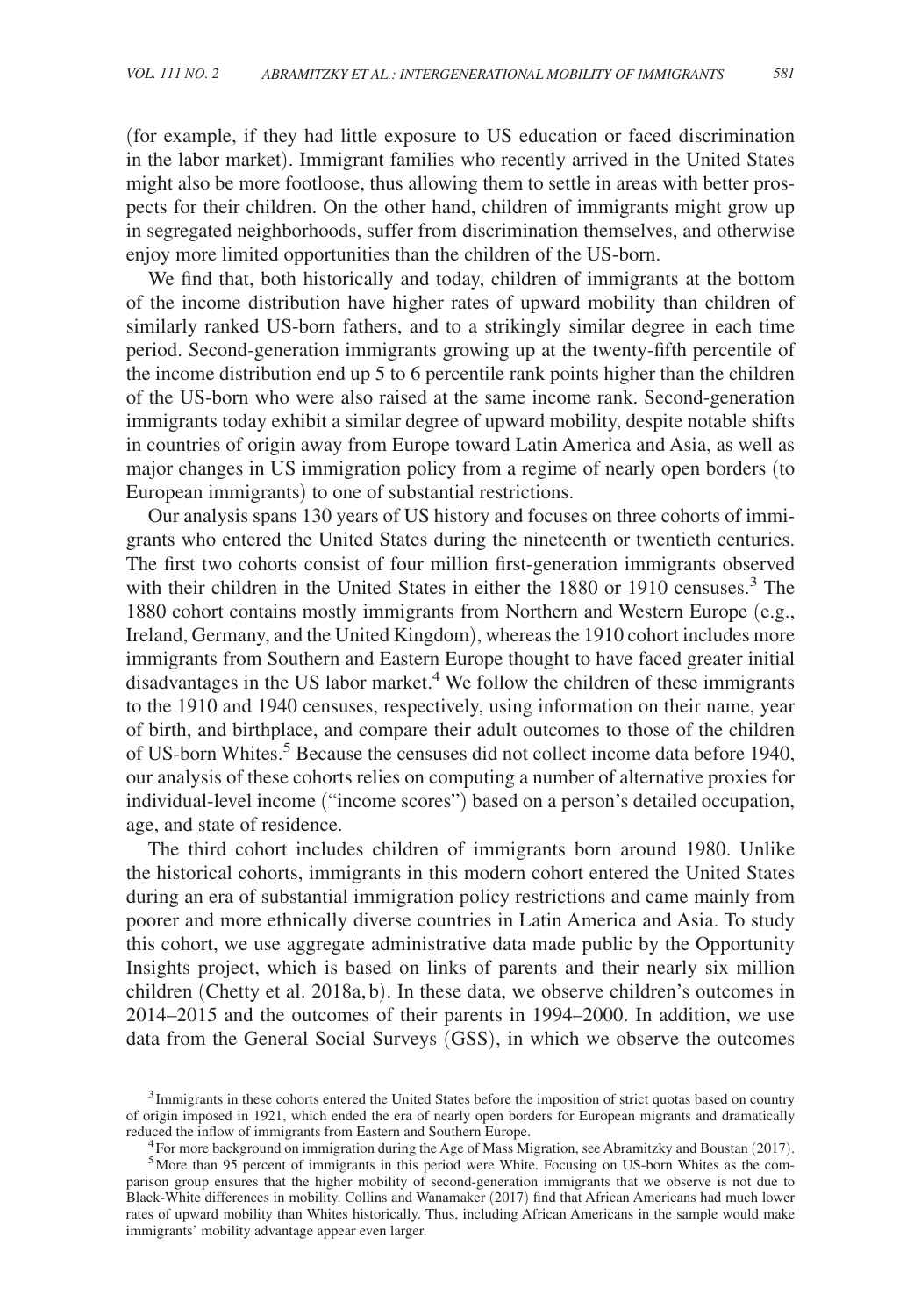of children of immigrants and the US-born in the period 2000–2018. The GSS have smaller sample sizes but include some children of undocumented immigrants as well as information on occupations to facilitate comparisons with the historical data.

We start by documenting income score gaps between immigrants and US-born workers. In both the past and present, there is a wide variation in labor market outcomes among first-generation immigrants from different countries. Immigrants from countries like Finland and Norway in the past and Vietnam and the Dominican Republic today earn below the US-born on average, whereas immigrants from countries like England (historical) and India (today) out-earn their US-born counterparts. With a few exceptions, earnings differences for immigrant groups range between  $+20$ and −40 log points. However, for most sending countries in which first-generation immigrants earned less than the US-born, we find that second-generation immigrants catch up or even overtake the earnings of the children of the US-born.

Our main analysis then uses father-son links to compare the average rank that children can expect to reach in the national income distribution, conditional on their parent's income or income-score rank and immigration status (a similar approach to Chetty et al. 2014, 2018a). In both the past and present, we find that the children of immigrants are more upwardly mobile than the children of the US-born: conditional on the rank of their parents, children of immigrants have a higher expected rank in adulthood. The higher level of upward mobility among children of immigrants is especially meaningful in relatively poor families: the estimated gaps imply that children of immigrants with parents in the twenty-fifth percentile have a similar expected rank as children of the US-born with parents who ranked about 15 to 20 percentiles higher, which is about one-half of the contemporaneous gap between Blacks and Whites in the United States (Chetty et al. 2018a). We find a smaller mobility gap between children of immigrants and children of the US-born at the top of the income distribution.

Our data enable us to estimate rates of intergenerational mobility separately by an individual's country of origin. When doing so, we find that, both in the past and today, immigrants at the bottom of the income distribution from nearly every sending country have higher rates of upward mobility than the children of the US-born. Moreover, despite all the changes that have occurred over the last century (more restricted borders, a shift to poorer sending countries relative to the United States, the growing importance of services relative to manufacturing) children of immigrants today achieve strikingly similar rates of upward mobility to those of the past. For example, children of poor Mexican and Dominican immigrants today have a similar advantage relative to the children of the US-born as did the children of poor Danish or Swiss immigrants in 1910. This finding suggests that the descendants of immigrants of all backgrounds can eventually integrate into the US economy.

In the last part of the paper, we explore the question of why children of immigrants are more upwardly mobile, focusing primarily on the historical data but comparing with the modern data whenever possible. First, geography matters. Both today and in the past, we find that immigrant parents were more likely than US-born parents to move to areas offering better prospects for their children. In the historical cohorts, the intergenerational gap between immigrants and the US-born is reduced by about 50 percent when comparing children growing up in the same US region (census division) and disappears entirely when comparing children growing up in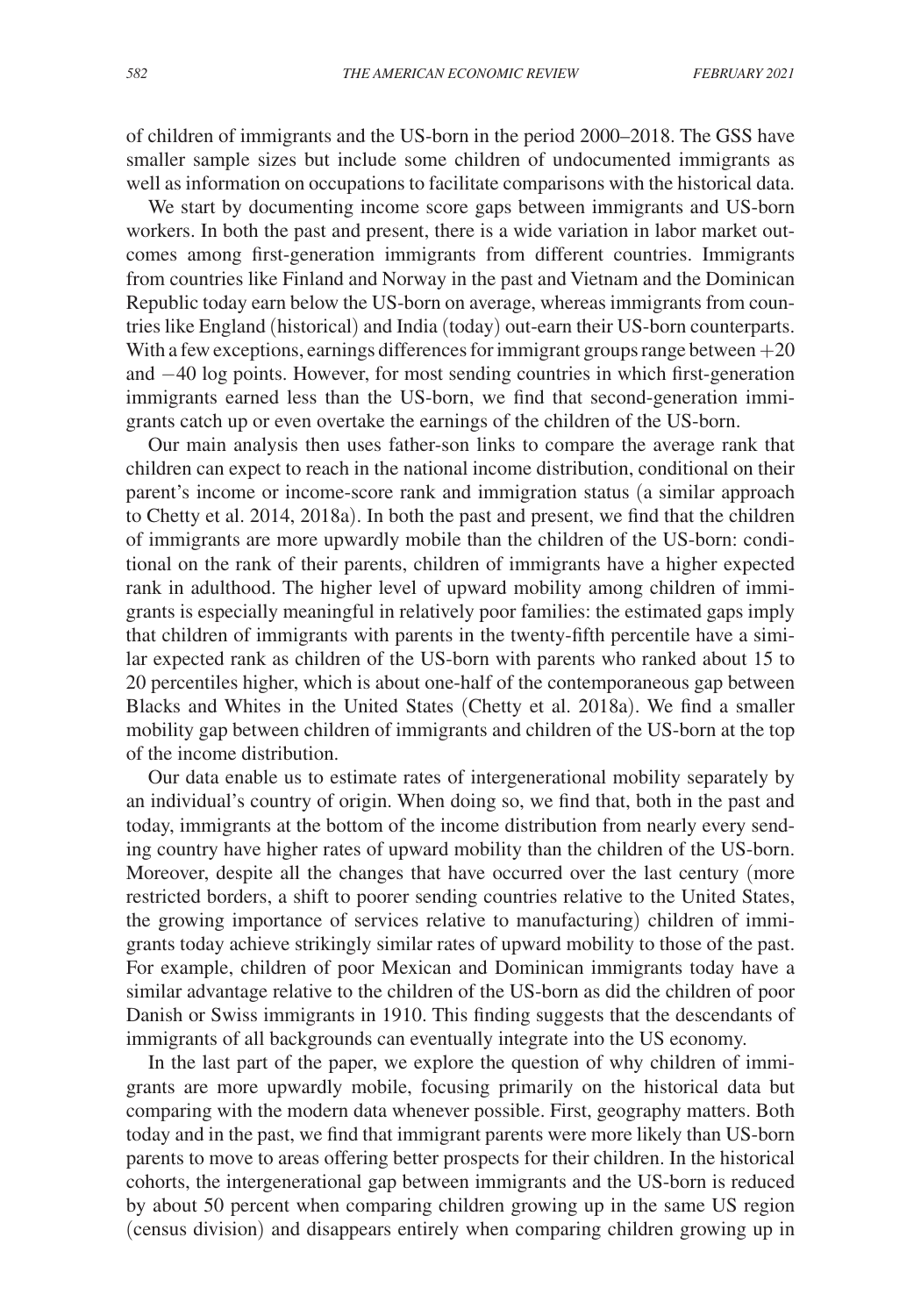the same county. In the modern cohort, the immigrant mobility advantage is 25 percent smaller in the average county than at the national level. Finally, we discuss the role of immigrants' self-selection, and provide suggestive evidence that immigrant fathers were "under-placed" in the income distribution (that is, their earnings did not fully reflect their abilities), thereby giving their children more room to improve.

### **I. Literature**

Our paper contributes to the understanding of immigrant assimilation and intergenerational mobility in the United States. Closest to our paper is Card, DiNardo, and Estes (2000), which uses cross-sectional data to compare average outcomes by country of origin for first- and second-generation immigrants in the labor market from 1940 until the mid-1990s. Like this paper, we also find that the children of immigrants fare better on average than the children of the US-born conditional on the average outcomes of the first generation. Our paper broadens the analysis to study immigrants and their children over more than a century (1880 to 2015). More importantly, our paper adds actual parent-child linkages, enabling us to assess the view that even poor immigrants can substantially improve their children's prospects, as well as explore the channels through which immigrant families achieve their mobility advantage.

Most existing work on economic outcomes during the Age of Mass Migration focuses on assimilation within a generation (see for instance, Ferrie 1997; Hatton 1997; Minns 2000; and Abramitzky, Boustan, and Eriksson 2014). One exception is Ward (2019), who documents persistent outcomes across generations by ancestry (national origin of grandfather) in the early twentieth century. We go beyond Ward by contrasting mobility rates for the children of immigrants with those of the US-born, and by comparing mobility rates in both the past and present.<sup>6</sup>

Finally, our paper adds to the broader literature on intergenerational mobility in the United States. A number of papers estimate contemporary levels of intergenerational mobility (e.g., Lee and Solon 2009; Chetty et al. 2014, 2017; Mazumder 2015; Hilger 2016; and Davis and Mazumder 2019).<sup>7</sup> A series of related studies document historical rates of intergenerational mobility, and compare these historical rates to present-day levels (e.g., Long and Ferrie 2013; Feigenbaum 2015, 2018; Olivetti and Paserman 2015; Ferrie, Massey, and Rothbaum 2016; Card, Domnisoru, and Taylor 2018; Olivetti, Paserman, and Salisbury 2018; Tan 2018; Derenoncourt 2019; and Pérez 2019). Borjas (1992) develops a theory of ethnic capital, which suggests that the social mobility process may differ between immigrants and the US-born.<sup>8</sup>

<sup>6</sup>Borjas (1993) uses cohort-level data from the 1940 and 1970 censuses to study the intergenerational mobility of immigrants in the United States. Perlmann and Waldinger (1997) and Perlmann (2005) compare the outcomes of second-generation immigrants in the past and the present but do not have parent-child linkages. Our work also relates to studies that focus on the intergenerational progress of specific immigrant groups, including the Irish famine immigrants (Collins and Zimran 2019), and Mexican Americans (Duncan et al. 2017, Kosack and Ward 2018).

 $7$ Bhattacharya and Mazumder (2011), Chetty et al. (2018a), and Collins and Wanamaker (2017) focus on Black-White differences in mobility, and Hilger (2017) focuses on Asian Americans.

<sup>8</sup>Outside of the United States, Aydemir, Chen, and Corak (2009) focus on the intergenerational mobility of immigrants to Canada, Bolotnyy and Bratu (2018) on immigrants to Sweden, and Gielen and Webbink (2019) on the Netherlands.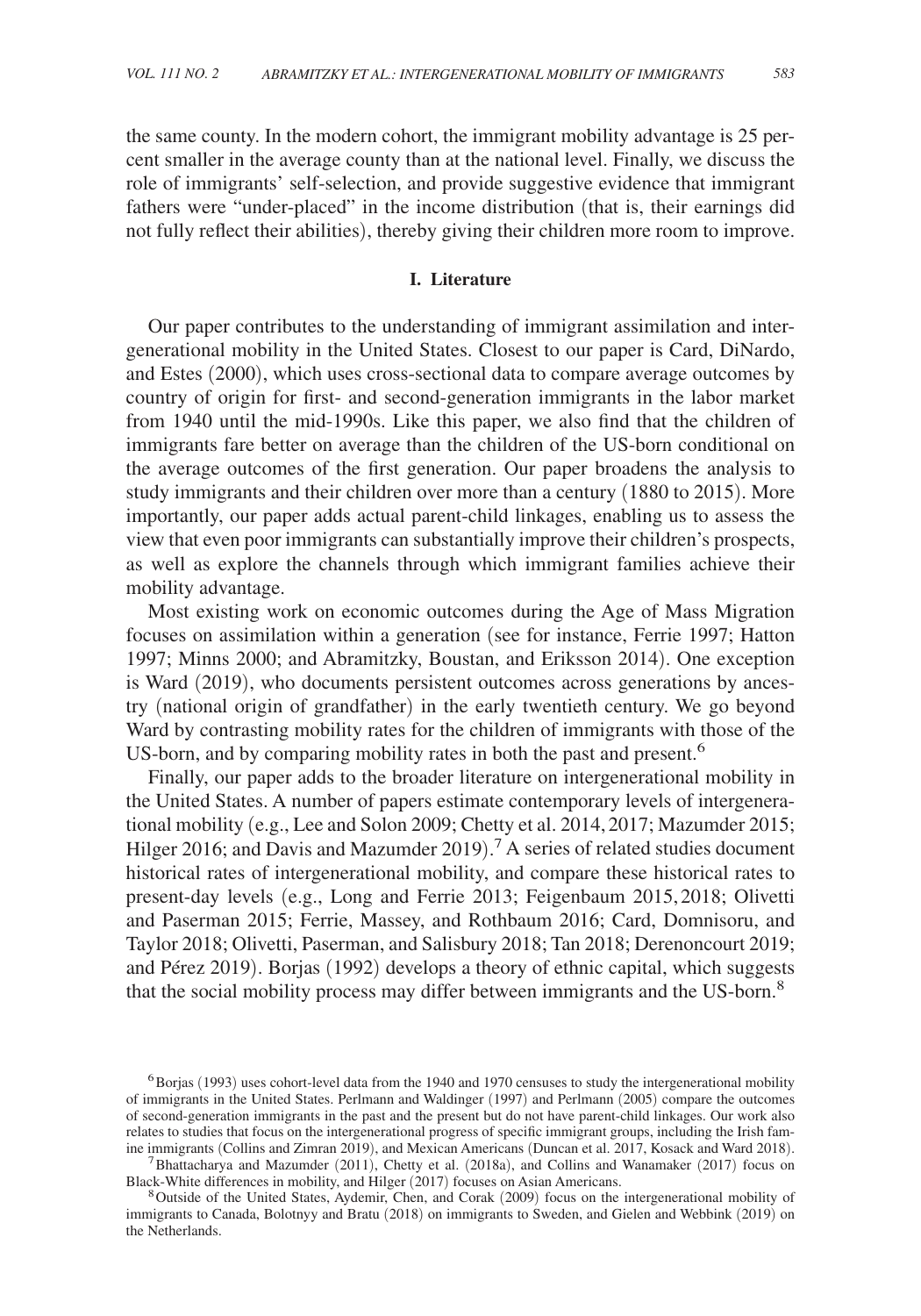#### **II. Data**

# A. *Historical Datasets for Studying Economic Mobility*

We measure historical mobility rates using two new datasets of linked census records. The first dataset links sons observed in the 1880 census to the 1910 census, and the second links sons observed in the 1910 census to the 1940 census.<sup>9</sup> These data allow us to observe an individual's own labor market outcomes during adulthood and his father's labor market outcomes during his childhood. Women cannot be systematically matched across historical censuses because they typically change their last names after marriage, so the past-present comparison focuses on men. Because the modern data define immigrant status based on father's birthplace, we use the same definition in the historical data for comparability.<sup>10</sup>

*Linking Fathers and Sons*.—To create each linked sample, we matched all males aged 0–16 in a childhood census (that is, either in 1880 or in 1910) to a later census (1910 or 1940, respectively) using information on first and last names, age, and state of birth. We use the linking algorithm developed in Abramitzky, Boustan, and Eriksson (2012, 2014), which is explained and evaluated in Abramitzky et al. (2019a). We restrict the analysis to father-son pairs in which (i) both the father and the son were white, (ii) the son was living with his father at the time of the earliest census (so that we can observe a father's labor market outcomes),  $\frac{11}{1}$  (iii) the father was born in the United States or in one of the 17 largest sending countries during this time period,<sup>12</sup> and (iv) both the father and the son were aged 30–50 by the time we measure their labor market outcomes.<sup>13</sup> Finally, we exclude father-son pairs with missing information on occupation.<sup>14</sup> Appendix Section A provides further details

<sup>9</sup>The 1880 census data are from Minnesota Population Center (2019). The 1910 and 1940 data are from Ruggles et al. (2020). For reasons of both data availability and historical interest, our analysis does not include immigrants in the 1940–1970 cohorts. First, the 1940 census is the last census for which information on names is publicly available, allowing for backward but not forward links from 1940. Second, neither of the sources that we use for the modern period include immigrants in these cohorts: the GSS started collecting data in 1972 and the Opportunity Insights data cover children of immigrants born after 1978. In addition, these cohorts coincide with a period of limited migration into the United States: in 1970, only 4.7 percent of the US population was born abroad (compared to nearly 15 percent in the past [1880–1920] and today).

<sup>&</sup>lt;sup>10</sup> Appendix Section A and the online Appendix in Abramitzky et al. (2019b) show that the results in both the past and today are similar when defining immigrant status using the mother's place of birth (or using both parents' birthplaces in the historical data when such information is available).

 $1<sup>1</sup>$ Most children in this age group were living with their father regardless of immigration status: 88 and 90 percent among children with a US-born father in the 1880 and 1910 census, respectively, and 89 and 90 percent of children with a foreign-born father.

<sup>&</sup>lt;sup>12</sup>The countries we consider are Austria, Belgium, Canada, Denmark, England, Finland, France, Germany, Ireland, Italy, Norway, Portugal, Russia, Scotland, Sweden, Switzerland, and Wales. These countries are the largest source of immigrants in the 1850–1910 period, accounting for 93 and 88 percent of the foreign-born population in the 1880 and 1910 censuses, respectively. We restrict the analysis to large sending countries so that we have enough observations to estimate our country-by-country results. Although we refer to the children of immigrants as "the second generation," we do not distinguish between sons born inside and outside of the United States, because the Opportunity Insight Data do not include such information (that is, we include both the "1.5 generation" and the "second generation" in our samples of children). The vast majority of sons in our data are born in the United States (98 percent in the historical cohorts and 95 percent in the GSS modern cohort).

 $13$  We restrict our sample to men ages  $30-50$  in order to measure fathers and sons at the same moment in the earnings life cycle, and to avoid measuring income when children or parents are too young or old (Mazumder 2005).

<sup>&</sup>lt;sup>14</sup>Our findings are similar when we assign an income of zero to those with missing occupation (online Appendix Figure B2).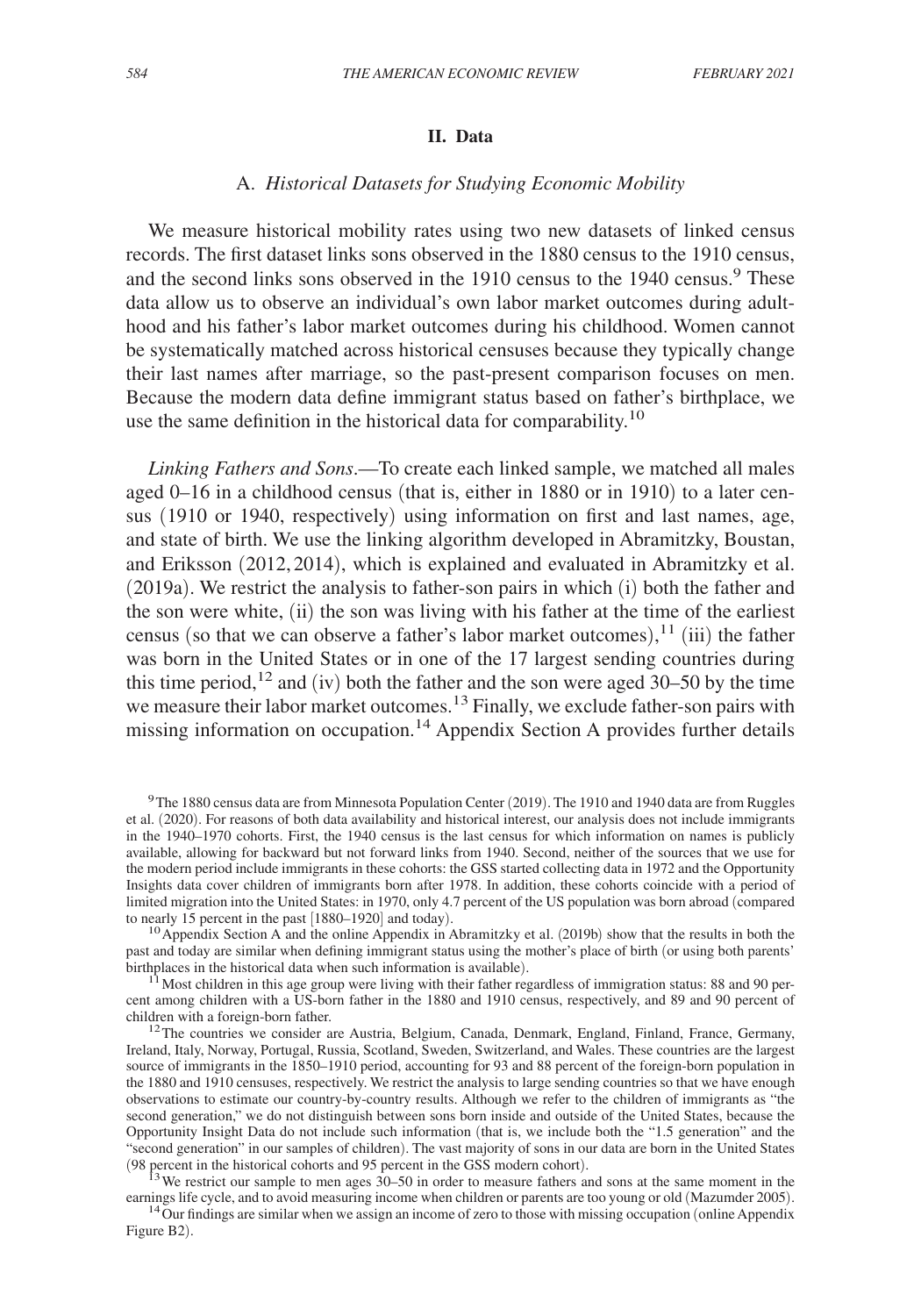on the matching procedure as well as sensitivity checks for possible "false positives" and lack of representativeness.<sup>15</sup>

Online Appendix Table A1 shows the sample size in each of the historical cohorts as we impose these restrictions. In our baseline samples, we match 23 percent of individuals in the 1880 census to 1910 and 29 percent of individuals in the 1910 census to 1940, standard match rates for historical samples given the presence of common names and various causes of non-matches (mortality, return migration, under-enumeration, transcription error; see Abramitzky et al. 2019a). After imposing the sample restrictions, our baseline samples include 1.3 million men in the period 1880–1910 (30 percent of whom are second-generation immigrants) and 2.7 million men in 1910–1940 (24 percent of whom are second-generation immigrants). The largest origin countries are Germany, Ireland, and England in the first cohort, and Germany, Russia, and Canada in the second.

*Assigning Income Measures in Historical Data*.—Because the 1940 census is the first US census to include information on individual earnings, we need to construct proxies of individual income for fathers and sons in our pre-1940 historical samples (we refer to these proxies as "income scores"). <sup>16</sup> Our preferred approach is to use a statistical model to predict income from a rich set of covariates for white men aged 30–50 in the 1940 census, and then use this model to predict income for men in earlier years (we discuss farmers below, whom we handle separately because there is limited information on farm income in the 1940 census). In particular, we regress log income in 1940 on a number of fixed effects and complete set of interaction terms using 3-digit occupation, age, and current state of residence as our explanatory variables.<sup>17</sup>

The 1940 income variable excludes income from self-employment. Because the vast majority of farmers are self-employed, we compute income for farmers using a method developed by Collins and Wanamaker (2017). Specifically, we make use of the facts that the 1940 census records the incomes of farm laborers, and that later census years record how much farmers earn relative to farm laborers. We thus compute farmer incomes by multiplying the income of farm laborers in 1940 with the ratio of earnings for farmers versus farm laborers in the 1960 census, by region and immigration status.<sup>18</sup>

<sup>15</sup>In the online Appendix, we also show that our results are similar when we instead implement the linking approach developed in Abramitzky, Mill, and Pérez (2020). Finally, in the online Appendix of Abramitzky et al. (2019b) we show that the results are similar when we construct the historical samples to match the characteristics of the Opportunity Insights sample.

 $17$ In Appendix Section B, we show that results are similar when we use a person's country of birth as an additional variable in the income prediction. In all interaction terms, we interact covariates with 1-digit census occupations and with census region, instead of state. This method is similar to the machine-learning approach for computing income scores proposed by Saavedra and Twinam (2018). Indeed, the correlation between our predicted earnings and those estimated using their approach is 0.99 for fathers in the 1910–1940 cohort.

<sup>18</sup>When performing this calculation, we focus on US-born Whites and immigrants from the sending countries we include in the paper. We note that Collins and Wanamaker use the 1960 census (rather than 1950) because the 1950 census only asked the income question to a small subset of the population and is therefore not useful for this exercise. In addition to adjusting for farmer income, we also follow Collins and Wanamaker (2017) and scale up farm managers' and farm laborers' incomes to account for in-kind transfers. Finally, when using actual rather than predicted income for the sons we observe in the 1940 census (second row in panel (b) of online Appendix

 $16$ In our baseline analysis, we also use predicted (rather than actual) income for the sons we observe in the 1940 census (so as to use a consistent measure across all of our historical samples). However, the results are similar when we instead use individual income data from the 1940 census (see online Appendix Figure B2).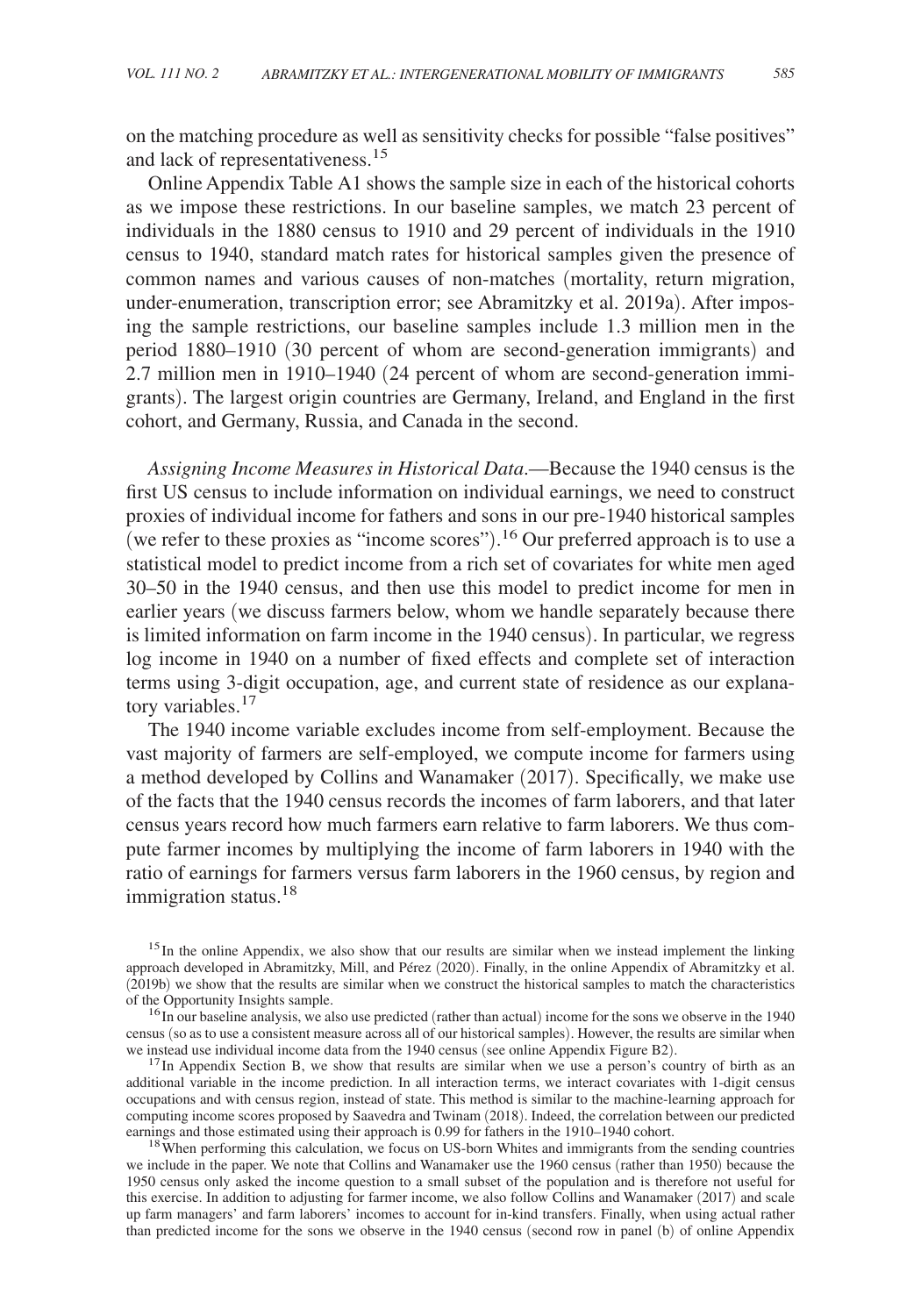One limitation of using the 1940 census to compute income scores for individuals in earlier censuses is that we assume that the relative rank between income cells is stable from 1880 to 1940. Appendix Section B shows that results are robust to using more contemporaneous sources to compute income scores, namely the 1901 Cost of Living Survey and the 1900 Census of Agriculture. The Appendix also documents that immigrants have a similar mobility advantage when using a sample of father-son pairs for whom we can observe fathers in the 1940 census and thus can measure actual, rather than only predicted, income for both father and son.<sup>19</sup> Overall, our conclusions are unaffected by the specific income proxies we use.<sup>20</sup> Appendix Section B provides further details on the construction of the income scores and sensitivity checks.

# B. *Modern Datasets for Studying Economic Mobility*

Our linked census data cannot be extended beyond 1940 because confidentiality restrictions dictate that individuals' names are only released to the public 72 years after a census is taken. Instead, we rely on two other sources of data to follow father-son pairs in the modern labor market.

First, we use publicly available aggregate data from the Opportunity Insights project (Opportunity Insights 2020). These data are based on nearly 6 million children born between 1978 and 1983, out of whom 310,000 have an immigrant father born in one of the 21 largest sending countries to the United States.<sup>21</sup> These data are built by the Opportunity Insights team in two steps. In the first step, the 2000 US census and the 2005–2015 American Community Survey (ACS) are linked to federal income tax returns (using a person identifier assigned by the Census Bureau). This procedure enables the researchers to observe a person's income from the tax records as well as his or her race and place of birth from the Census or the ACS. In the second step, the Opportunity Insights team obtained information on the family income of an individual's parents during his/her childhood. A parent is defined as the first person who claims an individual as a dependent in the federal income tax records between the years 1994 and 2015. Note that this procedure for linking parents to children will exclude pairs in which either the child or the parents lack a Social Security Number. As a consequence, this sample only includes children who

Figure B2), we also adjust the income of self-employed non-farmer sons following Collins and Wanamaker (2017). To do so, we calculate the ratio of mean earnings for self-employed non-wage workers in an occupation to the mean earnings of wage workers in the same occupation from the 1960 census and then use this ratio to scale wage earnings of the self-employed in the 1940 census.

<sup>&</sup>lt;sup>19</sup>We do so in Appendix Section B by considering the fathers who are young enough in 1910 that they can be linked to the 1940 census.

<sup>&</sup>lt;sup>20</sup>The one exception to this claim is the set of results based on the IPUMS occupational income score, which maps occupations to median income in the 1950 census. Reliance on the 1950 income distribution is problematic because the incomes of farmers deteriorated between 1880 and 1950 due to secular changes in the agricultural sector, leading farm income derived from 1950 data to be too low for fathers in 1880 or 1910. Online Appendix Figure B2 shows that once farmers' incomes in the IPUMS occupational score are adjusted so that farmers have the same average rank as in our baseline score, we again see a large immigrant mobility advantage.

<sup>&</sup>lt;sup>21</sup> We use the 21 countries for which the Opportunity Insights project reports children outcomes by ventile of the parental income distribution. The countries are Canada, China, Colombia, Cuba, the Dominican Republic, Ecuador, El Salvador, Germany, Greece, Guatemala, Haiti, India, Israel, Italy, Jamaica, Japan, Mexico, the Philippines, South Korea, the United Kingdom, and Vietnam.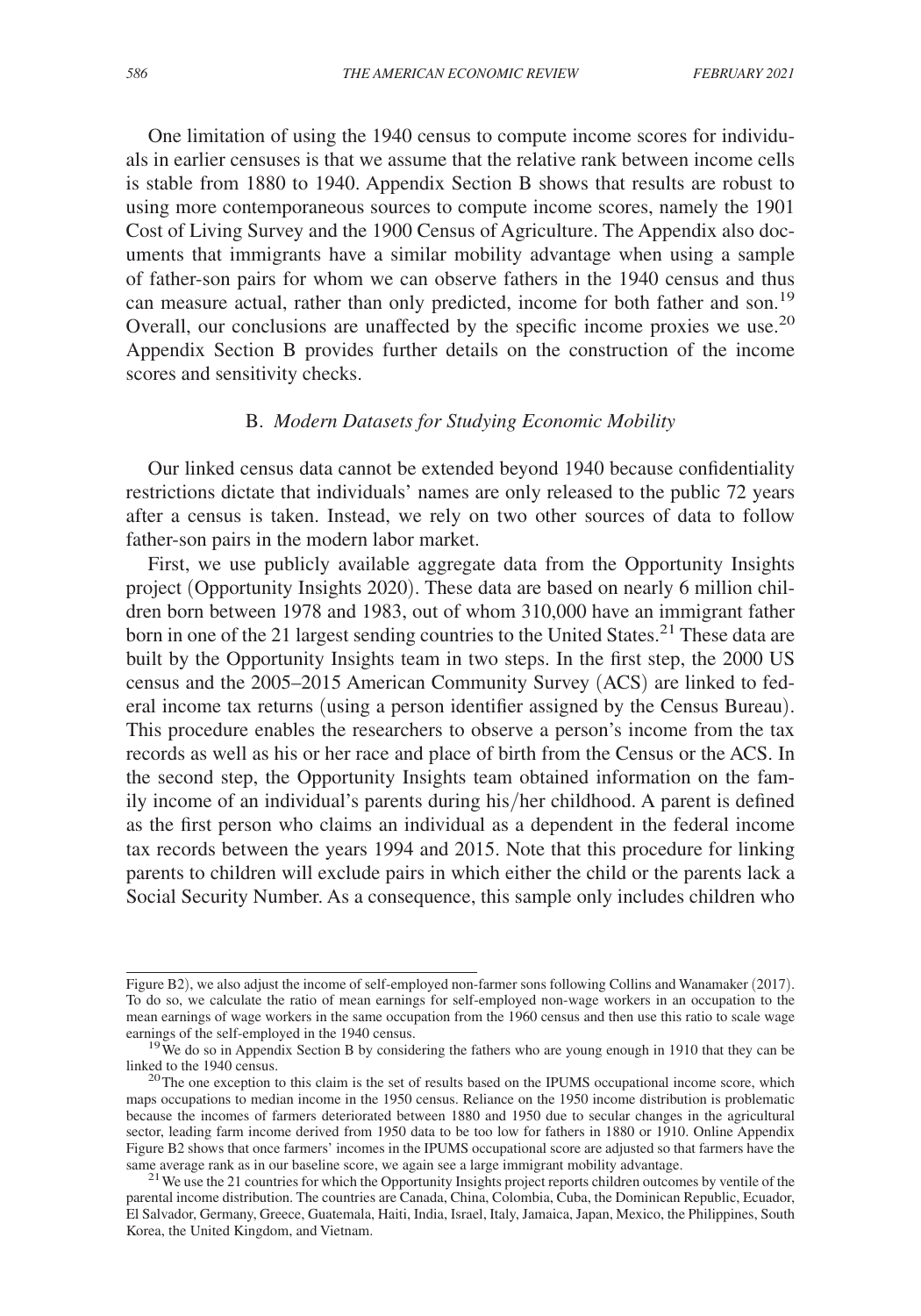are either US citizens or authorized immigrants, and whose parents are also US citizens or authorized immigrants.

Income for this cohort is measured as the average annual income from 2014 to 2015, when these children were 31 to 37 years old, whereas parental income is measured as the average household income from 1994 to 2000 (father's income is not reported separately in this dataset). We use the publicly available version of the data, which reports information collapsed by ventile bin in the national income distribution for immigrants from the 21 countries of origin. Hence, for each parental ranking, we observe the average income rank of children whose parents fall into that ventile, by a father's country of origin.22 When focusing on country-by-country outcomes at the twenty-fifth and seventy-fifth percentiles (rather than on outcomes throughout the full parental income distribution), we are able to expand our analysis to 51 countries of origin.

The Opportunity Insights dataset has several attractive features for the study of the intergenerational mobility of immigrants: It is very large relative to other panel datasets (no other longitudinal dataset would enable us to look at mobility differences by country of origin in the modern period), and includes administrative income data both for parents and their children.<sup>23</sup> However, the dataset has two limitations for our purposes. First, it does not include information on individual-level occupations, the main labor market outcome we observe in the historical data, thus complicating our past-present comparisons of intergenerational mobility. Second, because unauthorized immigrants do not have a Social Security Number (SSN), these data exclude the children of unauthorized immigrants. This limitation affects Hispanic immigrants more than other groups. Specifically, Chetty et al. (2018a) compares the Opportunity Insights data to the American Community Survey and reports that they include about 79 percent of Hispanics, whereas the coverage is close to 100 percent for other ethnic groups. We add data from the General Social Survey (described below) as well as cross-sectional data from the Current Population Survey, both of which include unauthorized immigrants, to partially address this concern. We also note that the Opportunity Insights data *do* include first-generation migrants (and their children) who were at some point undocumented, but who later on became authorized and hence received a Social Security Number. For example, the data include first-generation immigrants who were in the country by 1982 and benefited from the 1986 Immigration Reform and Control Act amnesty of 2.7 million previously unauthorized immigrants, a number that represents nearly all of the undocumented immigrants living in the United States at the time (Passel 1986).<sup>24</sup>

<sup>&</sup>lt;sup>22</sup> These data correspond to the "Non-Parametric Estimates of Income Ranks for Second Generation Immigrant Children by Parent Income, Country of Origin, and Gender" and "Parametric Estimates of Income Ranks for Second Generation Immigrant Children by Parent Income, Country of Origin, and Gender" files available on the Opportunity Insights website at https://opportunityinsights.org/data/.

 $^{23}$  For instance, the PSID (which includes information on parental income) started in 1968 and thus does not have much coverage of immigrant families who arrived in the United States after the border reopened to immigration in 1965. Other panel datasets (for instance, the NLSY used in Borjas 1993) include retrospective questions (asked of the children) about the occupation and education in the parent's generation, but do not contain information on parental income.

<sup>&</sup>lt;sup>24</sup> Conceptually, we might expect the children of undocumented immigrants to be even more upwardly mobile than the children of authorized migrants. As we document below, lack of US-specific human capital among first-generation immigrants partly explains the high mobility among their children (i.e., first-generation immigrants are "under-placed" in the United States income distribution). Given the restrictions that unauthorized immigrants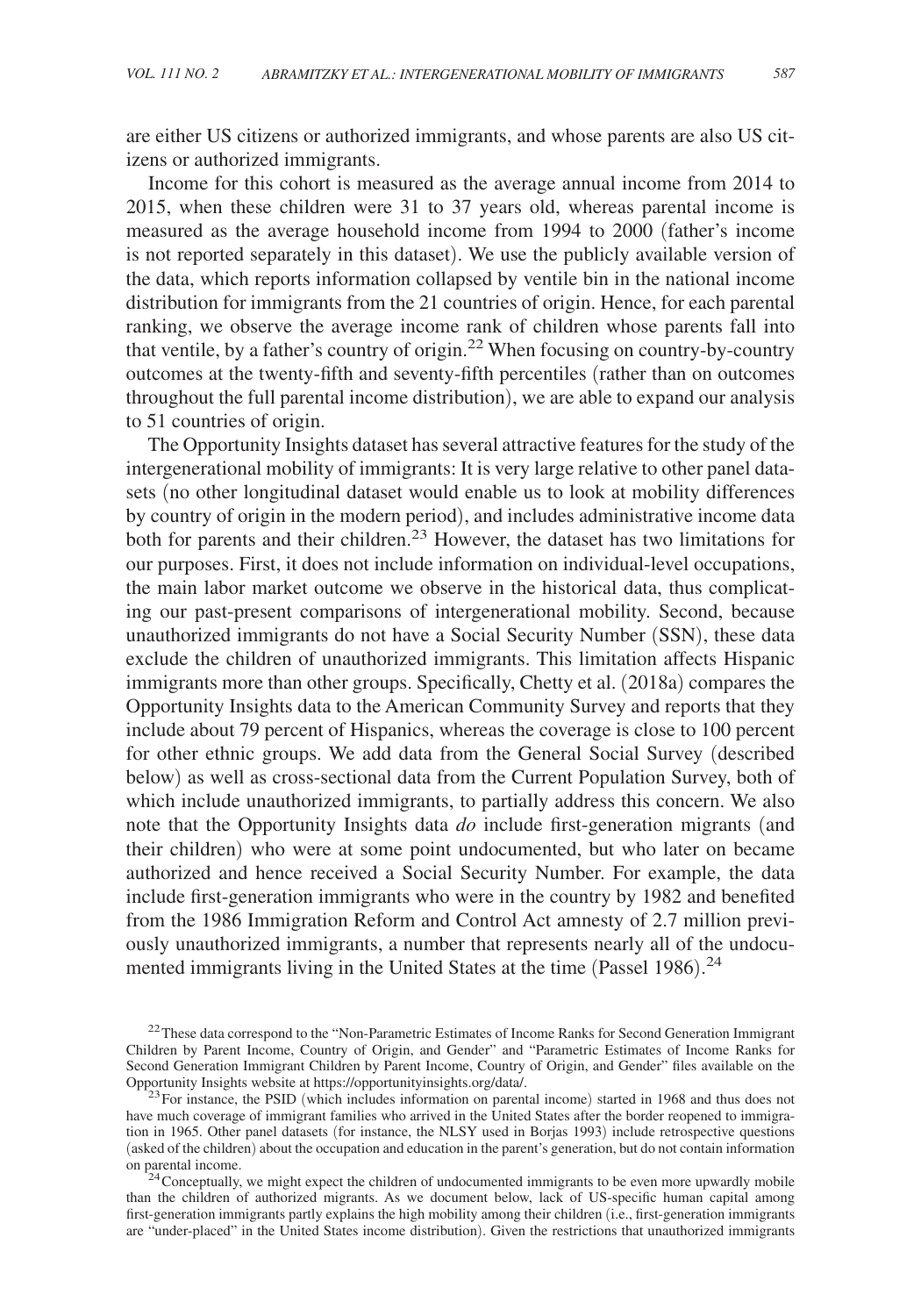We supplement our analysis of the Opportunity Insights data with data from the General Social Survey (GSS). Although the GSS (Smith et al. 2019) has substantially smaller sample sizes, it includes questions on occupation and covers unauthorized immigrants, both of which facilitate comparison with the historical data. The survey includes information on a respondent's occupation, parents' places of birth (in the United States or abroad), and retrospective questions on parents' occupations when the respondent was 16 years old. We use this information to assign income proxies for fathers and their sons using an analogous procedure to the one we implement with the historical data.<sup>25</sup> To make this sample as comparable as possible to the historical data, we focus on respondents who (i) are males, (ii) lived in the United States by age 16, (iii) were 30 to 50 years old at the time of the survey, and (iv) have available information on their and their fathers' occupations. Finally, to maximize comparability with the Opportunity Insights sample while retaining enough observations, we restrict the analysis to survey years 2000 to 2018. After imposing these sample restrictions, our GSS sample includes 3,100 respondents, 9 percent of whom are second-generation immigrants.

# **III. Preliminary Evidence: Earning Gaps between Immigrants and US-Born since 1880**

We start by estimating earning gaps between US-born men and first- and second-generation immigrants by country of origin. For this exercise, we use cross-sectional samples, rather than father-son pairs.26 Our interest is in documenting the average earnings disadvantage faced by first-generation immigrants by country of origin, and then to ask whether the average child of these immigrants was able to erase some or all of these gaps by the next generation. Specifically, we estimate the following equation, first for the father's generation and then for the son's:

(1) 
$$
Y_{iac} = \alpha + \sum_{c=1}^{N} \beta_c \text{Country}_c + \delta_a + \epsilon_{iac},
$$

where *Yiac* is the logged income score of father or son *i* of age *a* from sending country *c*. The  $\beta_c$  coefficients reveal the average difference in income score between

face in the labor market, we might expect them to be even more "under-placed" in the US labor market relative to their true abilities, making their children (who will often be born in the United States and have citizenship) especially likely to be upwardly mobile.

<sup>&</sup>lt;sup>25</sup>We use the 2006–2015 CPS to create income proxies for fathers in the GSS sample. To do so, we regress logged total earned income on a number of fixed effects and complete set of interaction terms using occupation, age, region, and immigrant status (and their interaction terms) as our explanatory variables. We then use this regression to predict income scores for GSS respondents and their fathers. We note that the GSS reports parental immigrant status but does not record country of origin and that the most precise measure of geography in the GSS is region. In addition, the GSS does not include information on parental age.

<sup>&</sup>lt;sup>26</sup>For our historical cohorts, we use the 1880, 1910, and 1940 censuses of population. For the modern cohort, we use the 1980 census for the fathers' generation and the CPS's Annual Social and Economic Supplement for 2006–2015 for the sons (Flood et al. 2018, Ruggles et al. 2018). We restrict the 1980 census sample to men aged 30–50, who have a son present in the household, and who were born in the United States or in one of the top sending countries identified in the Opportunity Insights sample. We restrict the CPS sample to US-born men aged 30–50 and whose fathers were either born in the United States or in one of the top sending countries. For both of these datasets, we construct occupation-based income scores using an analogous procedure to the one that we use in both the GSS and the historical data. In the Appendix to Abramitzky et al. (2019b), we show that the results are similar when using actual income whenever possible (Figure A1) and when excluding the US South from the historical samples (Figure A4).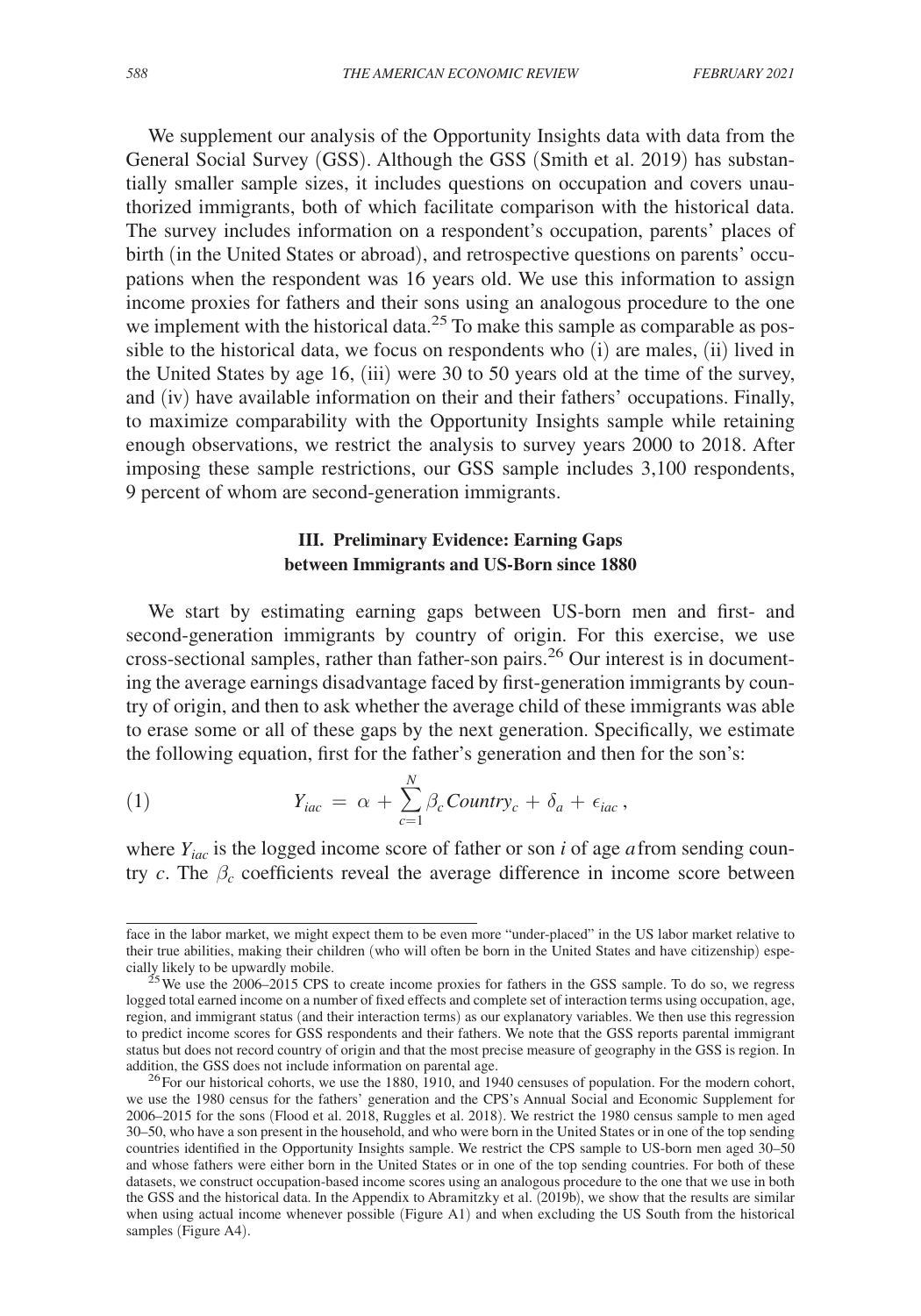

Figure 1. Cross-Sectional Earning Gaps for First- and Second-Generation Immigrants Relative to the US-Born, by Country of Origin

*Notes:* The historical samples use the 1880, 1910, and 1940 censuses. The historical samples of first-generation immigrants and the US-born are restricted to white men in the earlier census who are aged 30–50, who have a child in the household, and who were either born in the United States or in one of the 17 source countries. The second-generation samples are restricted to white men in the later census who are aged 30–50 and whose fathers were either born in the United States or in one of the 17 source countries. For the most recent cohort, we use the 1980 census and the 2006–2015 Current Population Surveys (CPS). We restrict the 1980 sample of first-generation immigrants and their counterparts to men aged 30–50, who have a child present in the household, and who were born in the United States or in one of the top sending countries identified in the Opportunity Insights sample. We restrict the CPS sample of second-generation immigrants and their counterparts to men aged 30–50 whose fathers were either born in the United States or in one of the top sending countries identified in the Opportunity Insights sample. For all cohorts, we use predicted income (described in the main text) as the measure of income.

 US-born individuals and immigrants from country *c* . All regressions include a quadratic in father's or son's age  $\delta_a$ .

Figure 1 plots the  $\beta_c$  coefficients for first-generation (in black) and second-generation (in gray) immigrants in each cohort. For most countries of origin and time periods, the gaps in income scores between first-generation immigrants and US-born men range between −40 log points and +20 log points. In the modern cohorts, four countries faced larger gaps of about −60 log points (the Dominican Republic, Haiti, Mexico, and Vietnam). In the past, immigrants from Scandinavian countries faced the largest earnings penalties. In all cohorts, immigrants from a set of sending countries outperform the US-born in the labor market. Today, these high-earning countries include Canada, Germany, India, Japan, and the United Kingdom, whereas in the past the highest-earning immigrants were from countries such as England and Scotland.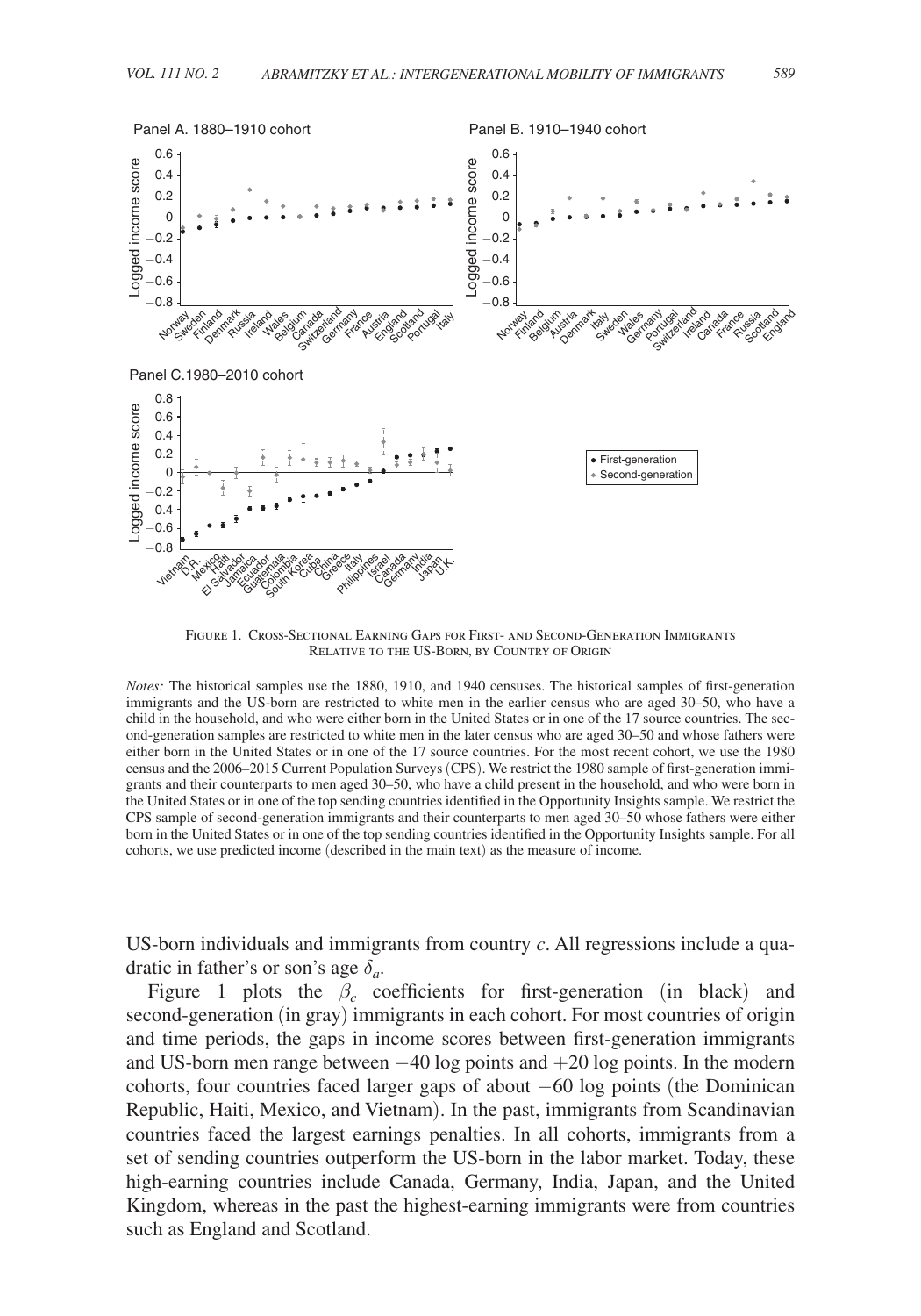In each of the three cohorts, second-generation immigrants from countries in which first-generation immigrants earned less than the US-born close or even reverse the corresponding earnings gap in the second generation, leading children of immigrants to out-earn children of US-born individuals. There are only a few cases in which the gap remained above 5 log points by the second generation (Norwegians in 1910 and 1940; Finns in 1940; and Jamaicans, Haitians, and Mexicans in the modern data), but for most sending countries, the earnings gap is substantially smaller by the second generation.

For countries whose first-generation immigrants already out-earned US-born individuals in the labor market, the pattern is more mixed, with the corresponding earnings advantage becoming smaller for some countries, remaining similar in size for others, or even growing by the second generation in some cases. Although earnings gaps for countries that start below the US-born diminish substantially across generations, it is still the case that the children of low-earning immigrants tend to earn less than the children of high-earning immigrants, consistent with the persistence results in Abramitzky, Boustan, and Eriksson (2014) and Ward (2020).

#### **IV. Main Results: Intergenerational Mobility of Immigrants since 1880**

We have so far considered average earnings gaps, without any regard for the parents' rank in the income distribution. The higher earnings growth for the children of immigrants relative to the children of US-born parents in Figure 1 could be driven by higher rates of upward mobility from the bottom of the income distribution, lower rates of downward mobility from the top of the income distribution, or both. The essence of the American Dream is that even immigrants at the bottom of the income distribution can have children that succeed. Thus, we turn to the linked data, both historical and modern, to study the intergenerational mobility of children of immigrants and US-born individuals whose parents had comparable labor market outcomes, as measured by their rank in the national income distribution (following Chetty et al. 2014, 2018a).

To do so, we first rank each son based on his income score (or actual income when using the Opportunity Insights data), relative to other sons born in the same year. Similarly, we rank fathers relative to all other fathers with sons born in the same year.<sup>27</sup> Both when ranking sons and when ranking fathers, the ranks are based on a person's position in the *national* income distribution.28 We then estimate a model in which we regress a son's rank on his father's rank, allowing both the slope and intercept to differ for sons of immigrants and US-born individuals:

(2) *Rank Son* = 
$$
\alpha + \beta_0 2nd Gen + \beta_1 Rank Father
$$
  
+  $\beta_2 2nd Gen \times Rank Father + \epsilon$ .

<sup>&</sup>lt;sup>27</sup>In the Opportunity Insights data, we use family income rank because we do not have separate information on a father's income rank.

 $^{28}$  If there are individuals in the sample who have the same father, we assign the father the average rank across his sons. Due to the GSS's much more limited sample size compared to the historical linked data and the Opportunity Insights data, we pool all survey years (2000 to 2018) and include survey-year fixed effects in the regressions.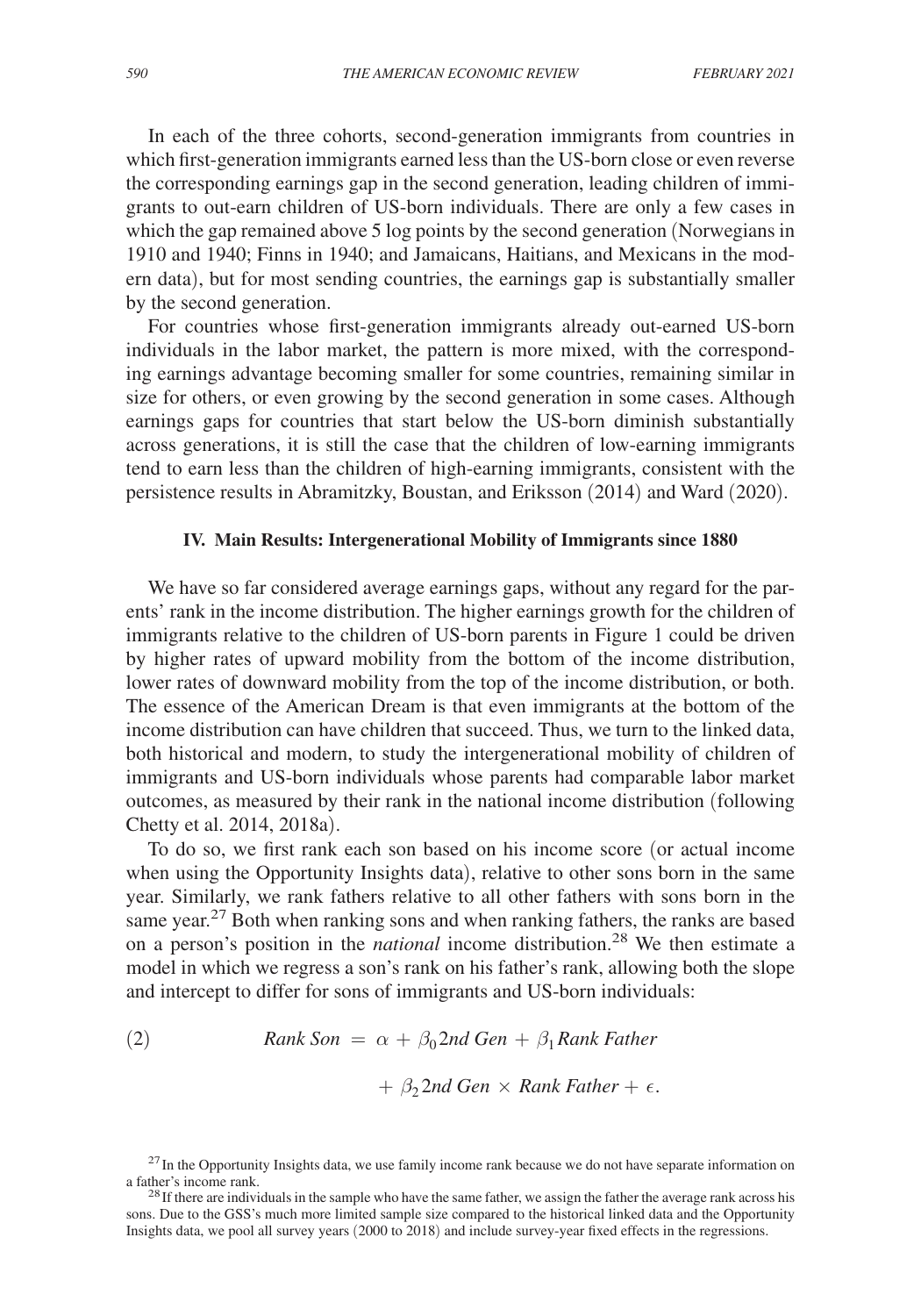

Figure 2. Intergenerational Mobility of Immigrants and the US-Born, Rank-Rank Correlations

*Notes:* Sons are assigned percentile ranks relative to all other sons born in the same birth year. Fathers are ranked relative to all fathers with children born in the same birth year. The figures plot the mean income rank of children by father's income rank, for sons with and without foreign-born fathers, as well as the corresponding regression lines using equation (2). In the GSS sample, the outcomes for sons are measured between 2000 and 2018 (with the median year being 2006). The outcomes for parents are measured via a retrospective question about parents' occupations when the respondent was 16 years old; the data therefore correspond to parental outcomes between 1966 and 2004 (with the median year being 1984). The Opportunity Insights data come from Chetty et al. (2018a); son's income is measured in the period 2014–2015 and parental income is measured in the period 1994–2000.

The constant term  $\alpha$  measures *absolute* rank mobility for the children of the US-born, that is, the expected rank of children of US-born individuals with fathers at the very bottom of the income distribution. The parameter  $\beta_0$  captures the degree to which this expected rank is different for the children of immigrants. The parameter  $\beta_1$  measures the rate of *relative* mobility of children of US-born individuals, or the association between the ranks of children and those of their fathers. Finally,  $\beta_2$  measures the degree to which this association is different for immigrants and their children.

We compare the economic mobility of the sons of immigrants to the sons of the US-born in Figure 2. To do so, we plot the regression lines corresponding to equation (2), separately for each of our cohorts, as well as a binned scatterplot showing the mean income rank of the children of immigrants and of the US-born by parental income ventile rank. Panels A and B suggest that in the past, the sons of immigrants on average out-earned comparable sons of US-born individuals throughout the income distribution, and particularly for sons of fathers with below-median rank.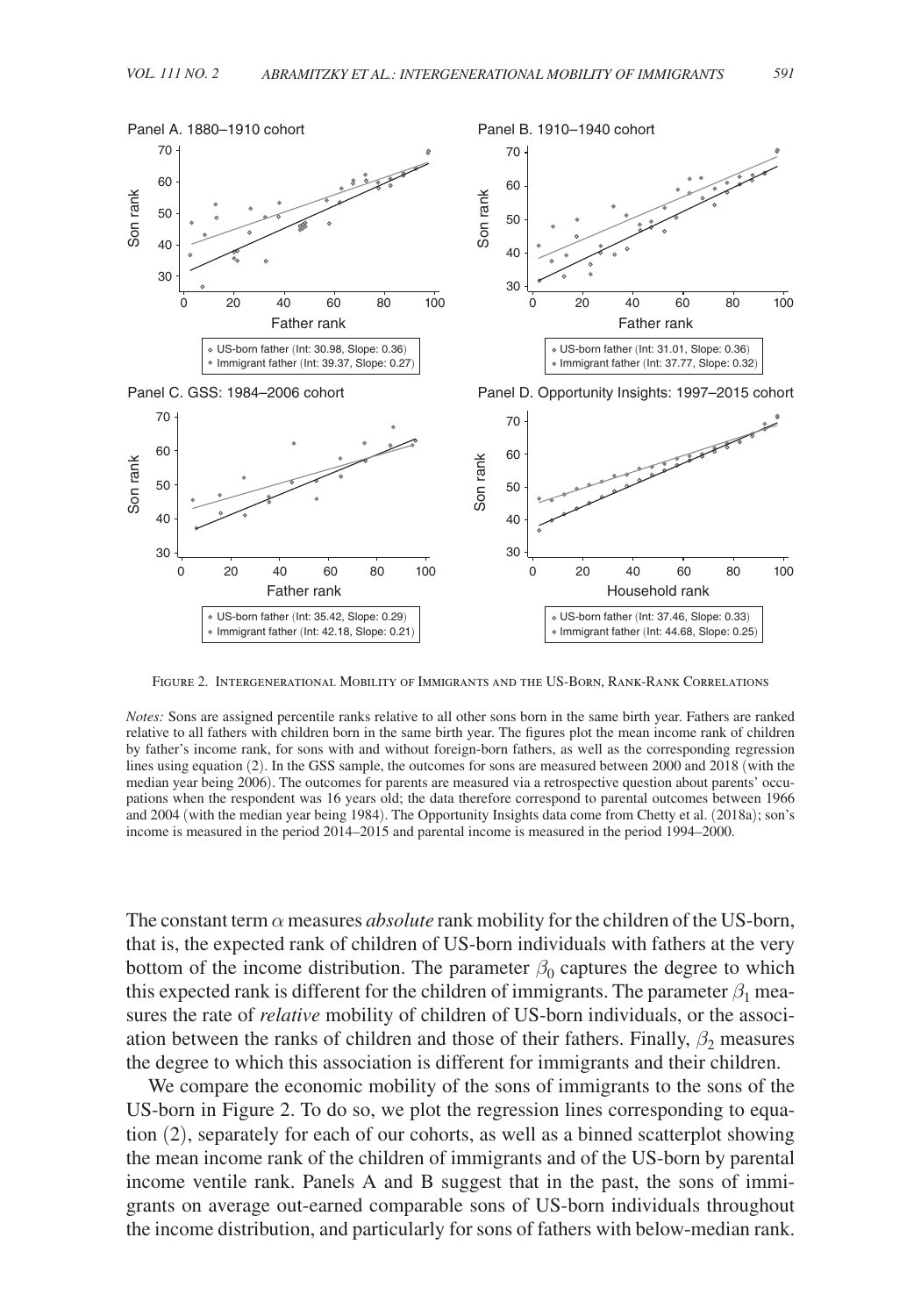|                             | Intercept  | Immigrant          | Father's         | Immigrant father          |
|-----------------------------|------------|--------------------|------------------|---------------------------|
|                             | $(\alpha)$ | father $(\beta_0)$ | rank $(\beta_1)$ | $\times$ rank $(\beta_2)$ |
| 1880–1910 cohort            | 30.98      | 8.39               | 0.36             | $-0.08$                   |
|                             | [0.06]     | [0.12]             | [0.00]           | [0.00]                    |
| 1910–1940 cohort            | 31.01      | 6.75               | 0.36             | $-0.04$                   |
|                             | [0.04]     | [0.09]             | [0.00]           | [0.00]                    |
| GSS cohort                  | 35.42      | 6.76               | 0.29             | $-0.09$                   |
|                             | [1.17]     | [3.06]             | [0.02]           | [0.06]                    |
| Opportunity Insights cohort | 36.64      | 7.42               | 0.33             | $-0.08$                   |
|                             | [0.40]     | [0.60]             | [0.01]           | [0.01]                    |

Table 1—Intergenerational Mobility Estimates, by Cohort

*Notes:* This table reports the estimated coefficients from equation (2) (standard errors in brackets below each estimate). Data for the Opportunity Insights cohort come from Chetty et al. (2018a).

 Second-generation immigrant sons with fathers at the twenty-fifth percentile in 1880 and 1910 reached an average income rank that was 6 percentiles above the average rank reached by sons of the US-born with similar fathers' incomes.29 Panels C and D show the mobility patterns for the modern cohort when using the GSS and Opportunity Insights data, respectively. Today, the sons of immigrants remain more upwardly mobile than their counterparts with US-born parents, and this pattern also mainly holds in the bottom half of the income distribution. In particular, and similar to the historical results, sons of immigrants in the twenty-fifth percentile rank about 5 percentile points higher than sons of US-born individuals, regardless of whether we use the GSS or the Opportunity Insights data.

Table 1 reports the estimated values of the coefficients corresponding to equation (2) for each of the samples. For all three cohorts, we find a higher intercept (a positive  $\beta_0$ ) for the sons of immigrants relative to the children of the US-born, indicating higher levels of absolute mobility. The difference in intercepts ranges from 7 to 8 percentiles in all cohorts. The slopes for immigrant families are in all cases smaller than the slopes for the US-born (a negative  $\beta_2$ ), suggesting a weaker association between a father's and his son's rank among immigrant families.

In Figure 3, we allow the intercept and the slope of the rank-rank relationship to differ by country of origin, both in the historical and the modern data. We then use these estimates to compute the expected income rank for sons born at the twenty-fifth percentile for each country of origin.30 The figure shows that sons from nearly all sending countries in the past and the present (except Norway and Belgium in 1880; Norway in 1910; and Haiti, Trinidad and Tobago, and Jamaica in the modern cohort) had a higher expected rank than the children of US-born individuals with parents at

<sup>&</sup>lt;sup>29</sup>We also find that the sons of unskilled immigrant fathers moved into white-collar and skilled blue-collar jobs at higher rates than the sons of unskilled US-born fathers, who were more likely to transition into farming (see the online Appendix of Abramitzky et al. 2019b).

<sup>&</sup>lt;sup>30</sup>In this exercise, we focus on the Opportunity Insights for the modern data because the GSS data do not record the father's country of origin (only whether the father is foreign-born).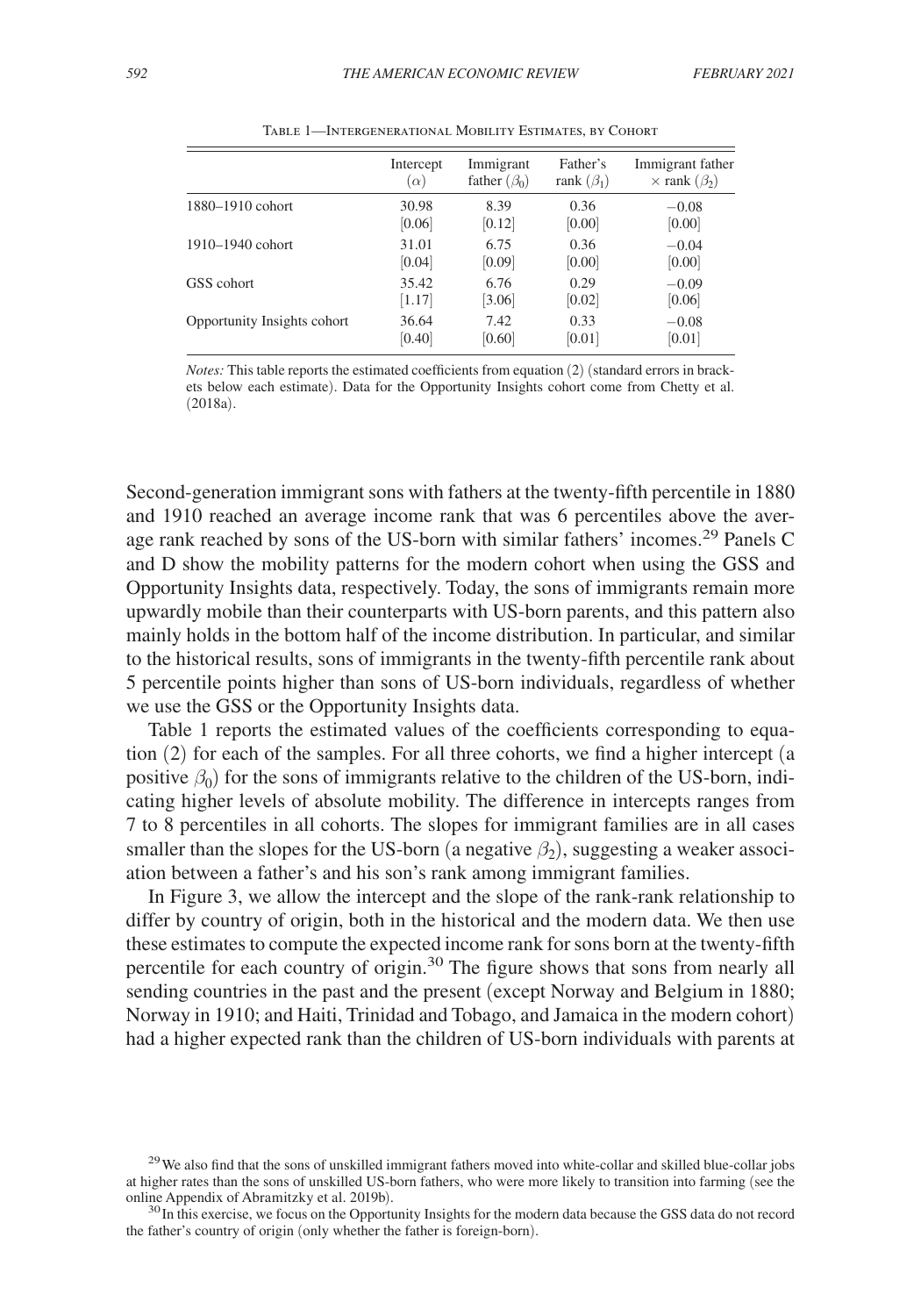Panel B. 1910–1940 cohort

#### Panel A. 1880–1910 cohort





Panel C. Opportunity Insights: 1997–2015 cohort



Figure 3. Average Income Rank for Children Born to Twenty-Fifth Percentile, by Father's Birthplace

*Notes:* This figure plots the average income rank for children born to the twenty-fifth percentile of the parental income distribution. Data for the Opportunity Insights cohort come from Chetty et al. (2018a); son's income is measured in 2014–2015 and parental income is measured in the period 1994–2000.

# the twenty-fifth percentile.<sup>31</sup> Immigrants from Asian countries, notably China and India, appear especially upwardly mobile in the current period.<sup>32</sup>

<sup>31</sup> One noticeable pattern from Figure 3 is that the only three countries where sons of immigrants at the twenty-fifth percentile have a lower expected rank than the sons of the US-born are countries where a significant share of the population is Black. This pattern is consistent with a broader pattern of Black-White mobility gaps in the United States (see, for example, Chetty et al. 2018a). In Figure 5 of Abramitzky et al. (2019b), we also show mobility patterns by immigrant race and ethnicity. In contrast, when focusing on daughters, we no longer observe that the children of immigrants from Caribbean countries with a significant Black population have a lower expected rank than the children of the US-born (see Figure 5).

 $32$ While this paper cannot explain why immigrants from some countries are more mobile than others, it is natural to ask if factors such as linguistic, physical, and religious distance from the United States play a role in immigrants' mobility. For each of the countries in our data, we calculated (i) linguistic distance to the United States using the measure from Chiswick and Miller (2005), (ii) physical distance to the United States, and (iii) an indicator that takes a value of 1 for predominantly Protestant countries. In the modern data, there is a clear positive correlation between all distance measures and mobility. This correlation is largely driven by Asian countries, which are both very distanced in all measures from the United States and whose immigrants are very upwardly mobile. In contrast, in the past there is little correlation between the various distance measures and mobility. This is mainly because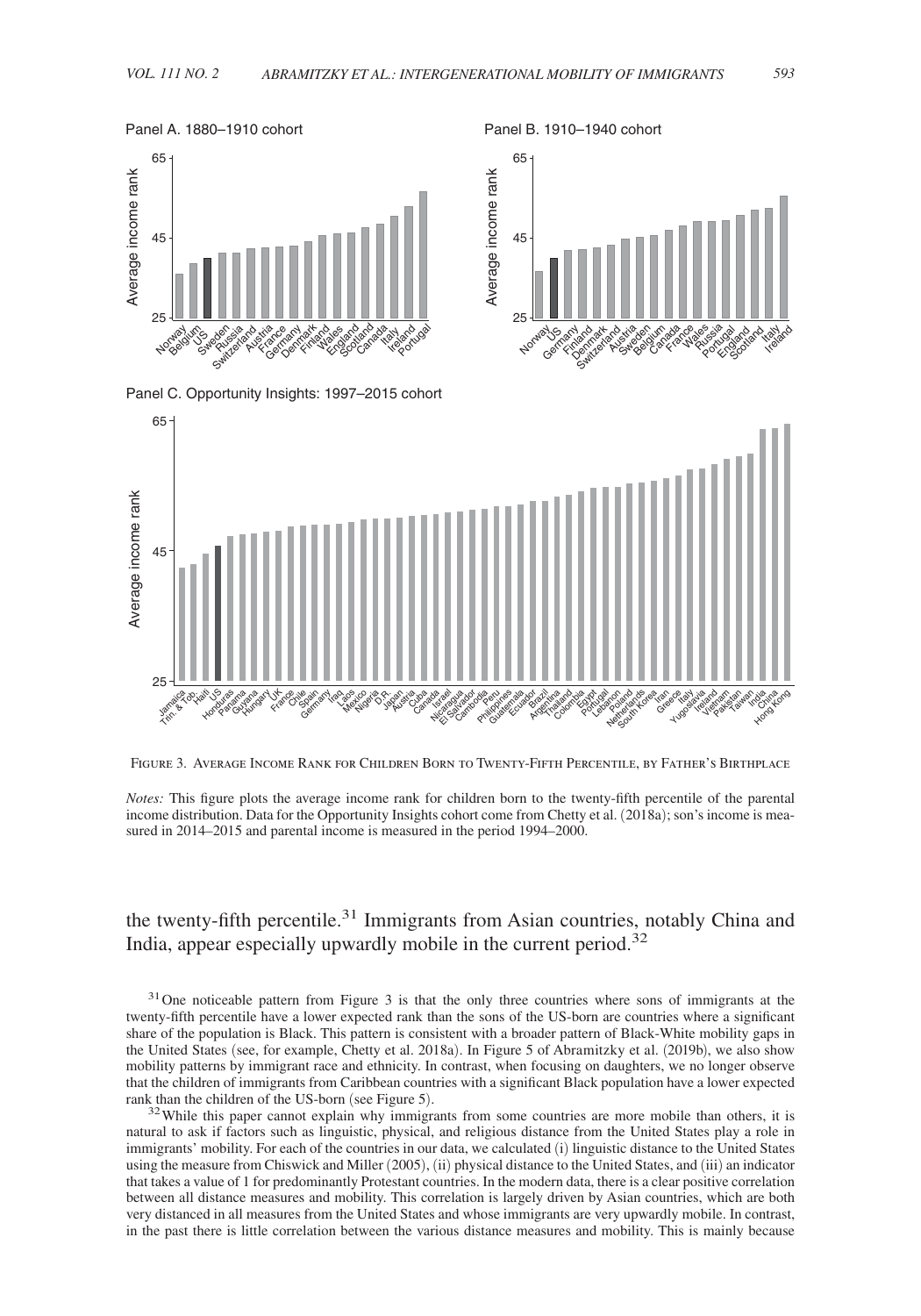35

Finland Portugal Belum Norway S. **Italy** Switzerland<br>Switzerland Lacada<br>Canada O<sub>o</sub>de<sub>ath</sub> Cematic **Hales** Sweden ence **Russia** exise de a rocker ard and Aussia

55

Average income rank

Average income rank

75



Panel C. Opportunity Insights: 1997–2015 cohort



Figure 4. Average Income Rank for Children Born to Seventy-Fifth Percentile, by Father's Birthplace



Figure 4 shows that the sons of immigrants and the US-born appear more similar when looking at those who grew up with parents in the seventy-fifth percentile of the income distribution, particularly in the modern period. In the past, sons of immigrants had slightly higher expected ranks, and today the two groups achieve similar expected ranks. At the top of the income distribution, sons of immigrants from some sending countries like Portugal and Belgium in the past and Jamaica, El Salvador, and Mexico today did worse than the sons of the US-born, whereas those from other countries like Russia and Ireland in the past and India and China today did better.

The modern data also enable us to look at the intergenerational mobility of the *daughters* of immigrants. Panel A of Figure 5 suggests that daughters of immigrants

Panel A. 1880–1910 cohort Panel B. 1910–1940 cohort

in the past all sending countries (besides Canada) were in Europe, so there is very little variation in their physical distance to the United States. The main variation in linguistic distance in the past is driven by whether the country is English speaking, but immigrants from English-speaking countries did not seem to be more or less upwardly mobile than the average immigrant.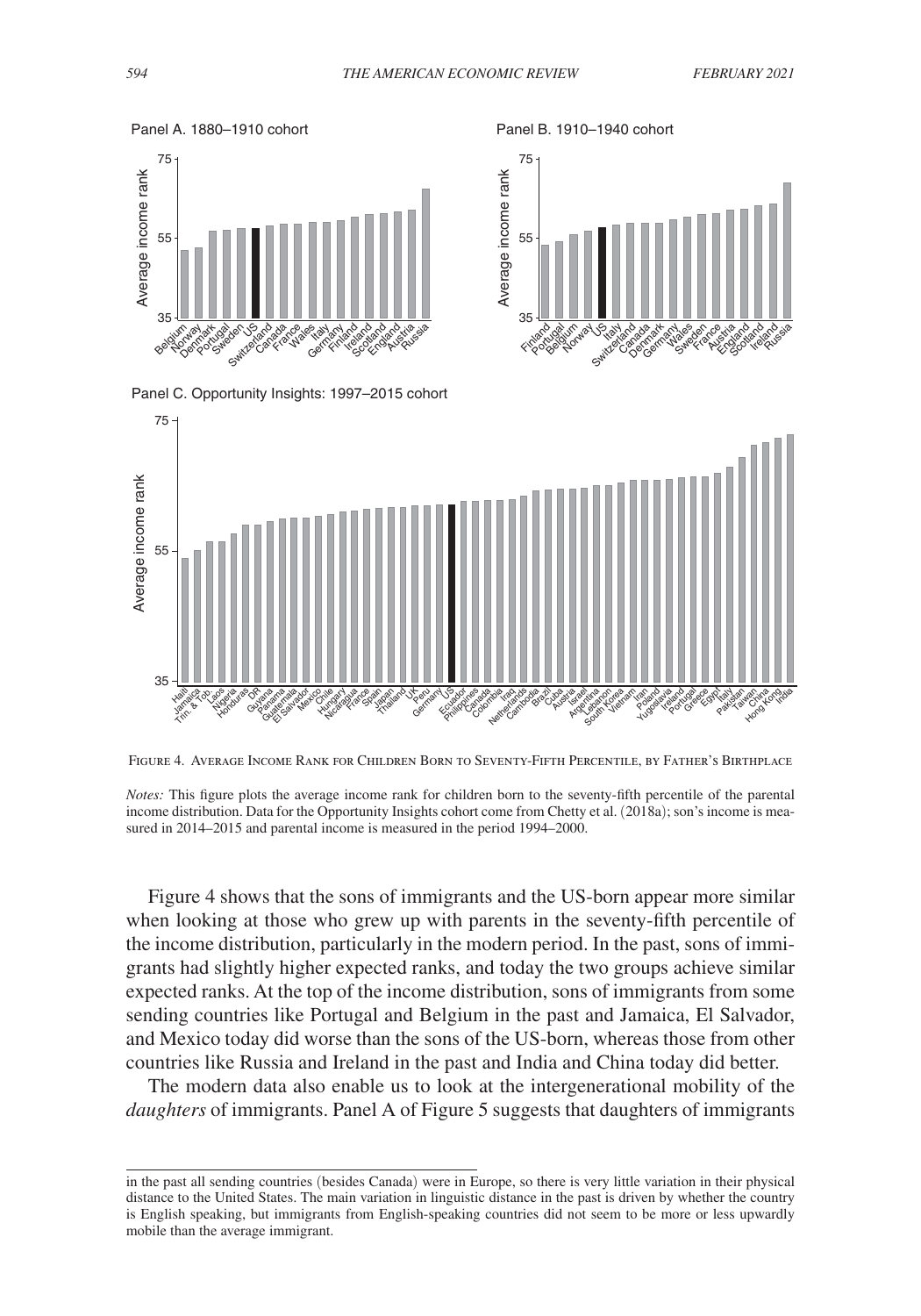

Panel B. Average income rank for daughters born to 25th percentile, by father's birthplace



Figure 5. Intergenerational Mobility of Immigrants' Daughters, 1997–2015 Cohort

*Notes:* Panel A plots the mean income rank of daughters by parental income rank, for daughters with and without foreign-born fathers, as well as the corresponding regression lines using equation (2). Panel B plots the average income rank for daughters born to the twenty-fifth percentile of the parental income distribution, by father's country of origin. Data are from Chetty et al. (2018a); daughter's income is measured in 2014–2015 and parental income is measured in the period 1994–2000.

on average out-earned daughters of US-born individuals throughout the income distribution. Panel B shows the expected income rank for daughters born at the twenty-fifth percentile for each country of origin. As for sons, we find that daughters of immigrants from nearly every sending country achieve higher levels of upward mobility than the daughters of the US-born.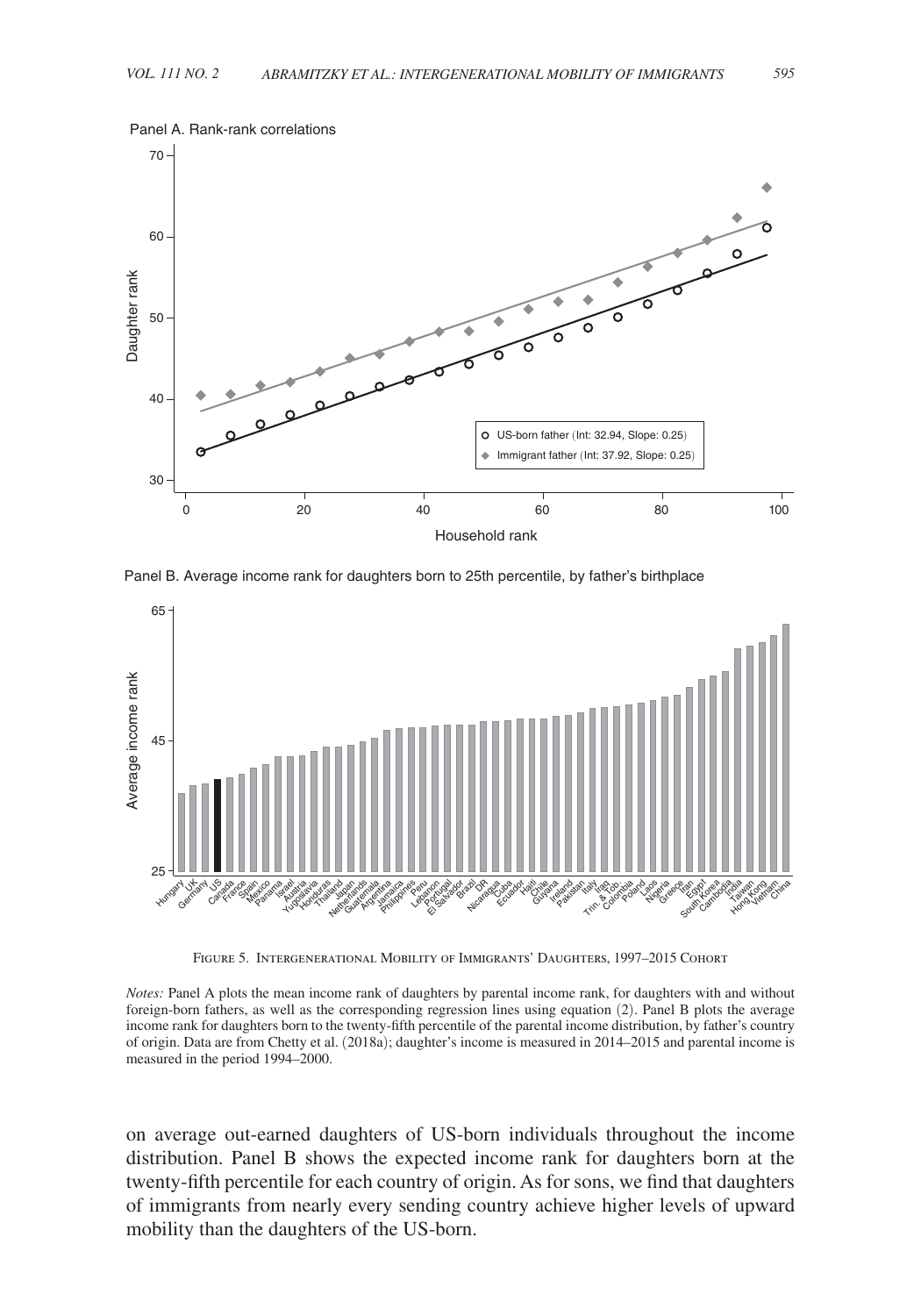Overall, we conclude that both in the past and today, second-generation immigrants are more upwardly mobile than the children of the US-born. This advantage is not driven by children of immigrants from certain ethnicities or country-of-origin groups: there is higher upward mobility among children of immigrants from nearly every sending country, and particularly at the bottom of the income distribution.

#### **V. Why Are Children of Immigrants More Upwardly Mobile?**

## A. *Location Choices in the First Generation*

Figure 6 documents that both historically and today, immigrants tend to settle in areas that offer higher levels of upward mobility for their children. Specifically, the correlation between the share of migrants in an area and the share of upwardly mobile sons is 0.36 for the 1880 cohort, 0.51 for the 1910 cohort, and 0.23 for the most recent cohort (upward mobility is defined here as the share of sons of US-born fathers in the bottom fifth of the national income distribution who reach the top fifth of the distribution).<sup>33</sup> Immigrants in the modern cohort continue to settle in places that offer strong prospects for upward mobility, but there are also a number of high-mobility locations (e.g., Wyoming and Utah) that do not attract many immigrants today.

We next illustrate more explicitly that differences in the geographic distribution of immigrants and US-born individuals might explain the mobility gap between the two groups. To do so, we re-run our rank-based specification from equation (2), and sequentially add fixed effects for the US South, census division, state, state-by-urban status, and county, all of which are based on an individual's childhood location (we only have data to run these specifications for the historical cohorts). Regressions without location fixed effects reveal the mobility gap between children of immigrants and children of the US-born at the national level. Regressions with location fixed effects measure the gap between children *who grew up in the same location*. If immigrant fathers chose to settle in areas that offered high prospects for mobility overall, we expect the gap to be smaller in the regressions with location fixed effects. Figure 7 shows that indeed including fixed effects for the US South or for census division diminishes the intergenerational gaps at the twenty-fifth percentile by roughly 50 percent in both historical cohorts.<sup>34</sup> The intergenerational gaps are further reduced when we add childhood state fixed effects (fourth bar of each graph), and they fully close when we further include either childhood state-by-urban status (fifth bar) or childhood county fixed effects (sixth bar). We thus conclude that immigrant parents' location choice was an important driver of the immigrant mobility advantage we see in the past.

In the modern data, we are more limited in our ability to illustrate the role of geography in explaining the mobility advantage for the children of immigrants.

<sup>&</sup>lt;sup>33</sup>Rates of intergenerational mobility both historically and today vary greatly by region (Chetty et al. 2017. Tan 2018, Connor 2020). Previous research has also found that first-generation immigrants in the modern period are more likely than the US-born to settle in regions that offer them higher wages (Borjas 2001, Cadena and Kovak 2016).

 $34$ The gaps also diminish substantially when we focus on children at the fiftieth and seventy-fifth percentile of the income distribution (see Appendix Figure A12 in Abramitzky et al. 2019b).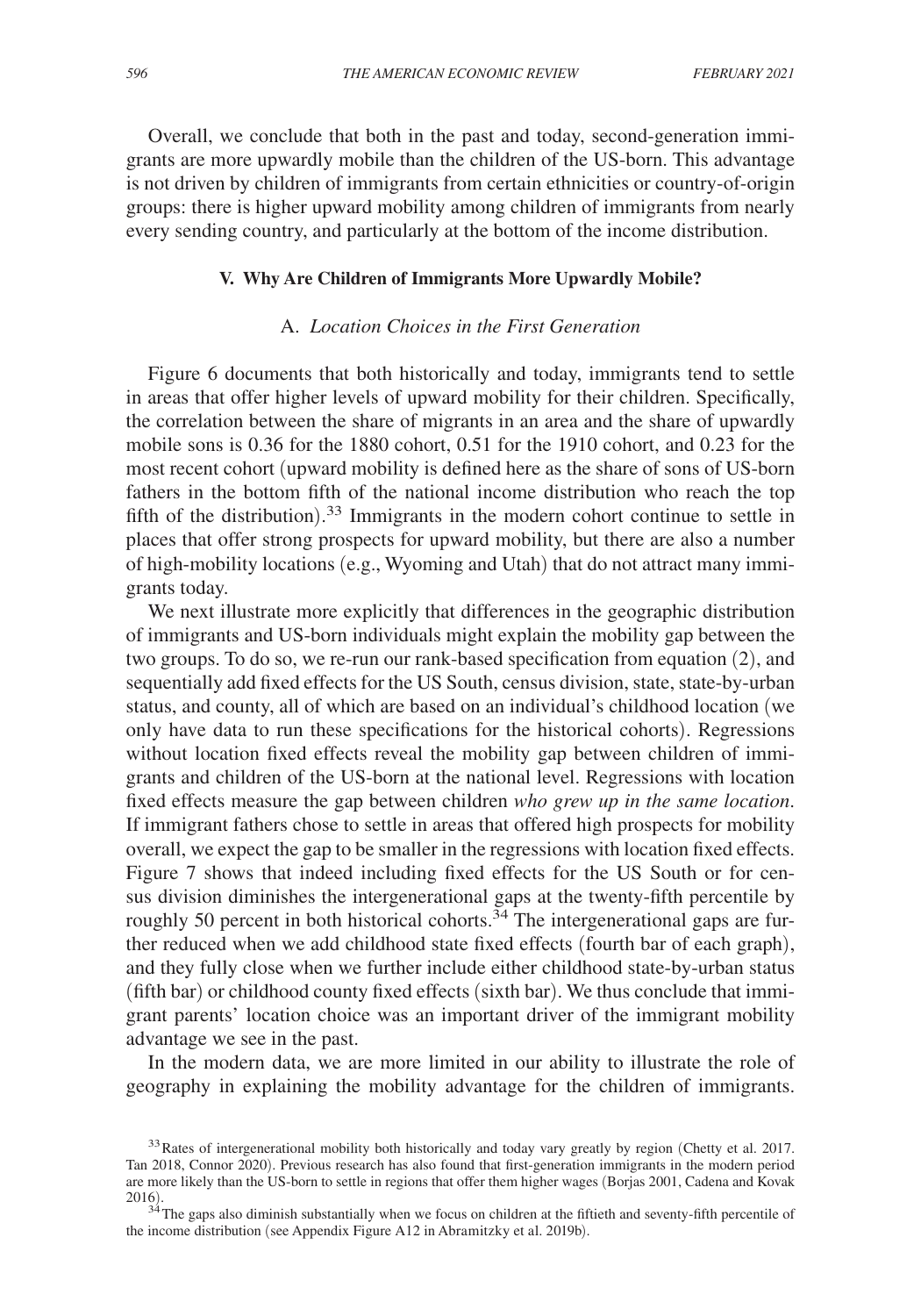Panel A. Share of sons that are second-generation, 1880–1910



Panel B. Upward mobility of sons of US-born fathers, 1880–1910



Panel C. Share of sons that are second-generation, 1910–1940



Panel D. Upward mobility of sons of US-born fathers, 1910–1940



Panel E. Share of population that is foreign-born, 1980 Panel F. Upward mobility of Opportunity Insights cohort



Figure 6. Share of Immigrants and Upward Mobility, by State Economic Area or Commuting Zone

*Notes:* Panels A and C show the share of the individuals in our linked sample that are second-generation immigrants in each 1880 or 1910 state economic area, respectively. Panel E shows the share of each county's population that is foreign-born in 1980, using data from Manson et al. (2019). In panels B and D, upward mobility is measured as the share of sons of US-born fathers in each state economic area that reached the top fifth of the national income distribution, conditional on having had a father in the bottom fifth of the national income distribution. Panel F shows the share of non-Hispanic White sons who are upwardly mobile using data from Chetty et al. (2018b); upward mobility is measured as the share of sons in the top 20 percent of the income distribution, conditional on having had household income in the bottom fifth of the national income distribution.

Specifically, the GSS survey only contains information on census division of residence at age 16 and the Opportunity Insights data allow for some aggregate comparisons by county of residence. Similar to the past, the intergenerational gap is reduced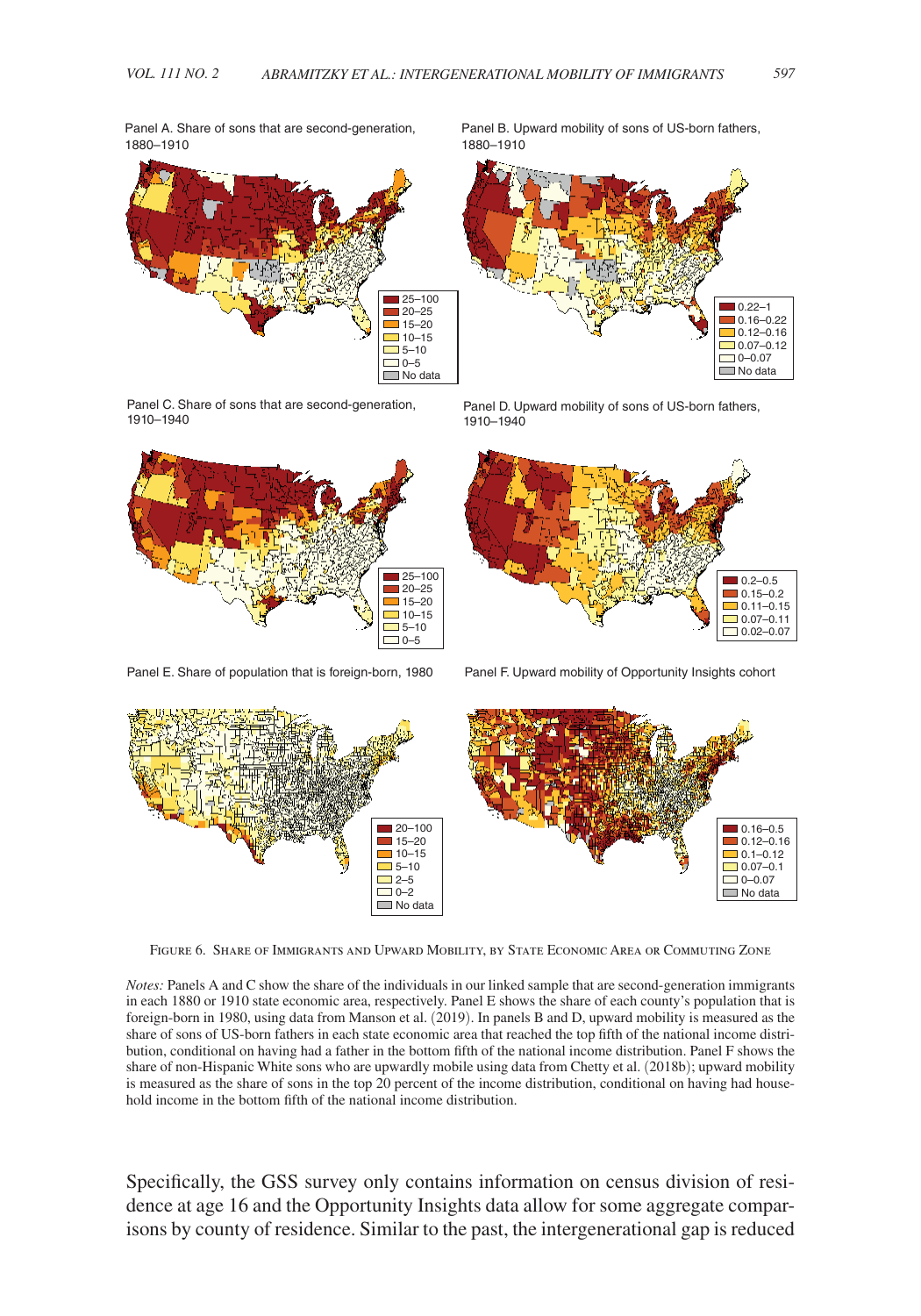

Panel B. 1910–1940 cohort







FIGURE 7. INTERGENERATIONAL GAP AT THE TWENTY-FIFTH PERCENTILE. Comparing Children in Similar Childhood Locations

*Notes:* This graph plots the intergenerational gap between children of immigrants and children of US-born men, for children born to the twenty-fifth percentile of the income distribution. The first bar for each cohort is estimated by regressing sons' income ranks on their fathers' ranks, an indicator for having a foreign-born father, and the interaction of these two variables. The second and third bars plot the gap after including an indicator variable for growing up in the US South and childhood census division fixed effects, respectively. In the historical cohorts, the fourth bar plots the gap after including childhood state fixed effects and the fifth bar plots the gap after including state  $\times$  urban fixed effects. The sixth bar plots the gap after including childhood county fixed effects.

when comparing children growing up in the same region in the GSS, although the magnitude of the reduction is smaller than in the past (panel C of Figure 7). The Opportunity Insights data report the average ranks of children who grew up at the various percentiles of the income distribution by parental nativity for 1,053 counties. For each of these counties, we calculated the gap in expected rank between children of immigrants and children of the US-born at the twenty-fifth percentile who grew up in the same county. We find that the average gap is 4.1 percentiles in these 1,053 counties, which is smaller than the national gap of 5.8 percentiles, suggesting that location choice still matters today but to a somewhat lesser degree than in the past.

Overall, our findings suggest an important role for migrants' location choices in explaining the higher mobility of their children. There are two main reasons why immigrants might have been in a better position than the US-born to choose an area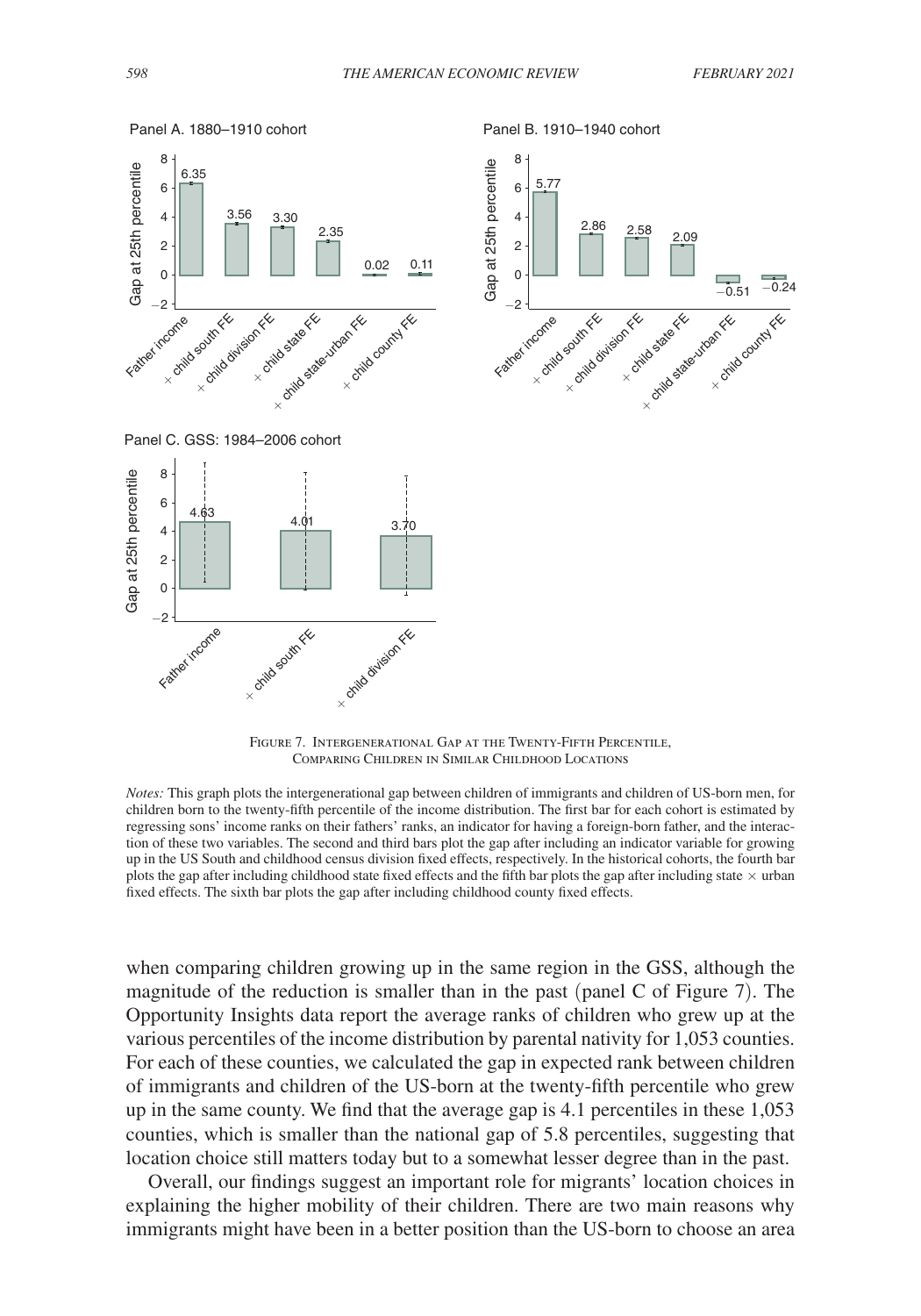with more opportunities for their children. First, immigrants who have just arrived in the United States likely have greater flexibility than the US-born (who are already settled in an area) to locate in a specific region of the country. Second, by leaving their home country, immigrants have already revealed themselves to be willing to move, which might further help them avoid low-mobility regions once in the United States.

#### B. *Father's Income Not Reflecting Earnings Potential*

Another factor that could explain the higher rates of upward mobility for the children of immigrants is that immigrant fathers did not earn up to their potential in the US labor market, thereby giving their children more room to improve. In other words, if immigrant fathers are ranked lower in the distribution than their skills or ability would suggest (e.g., due to a lack of language ability, discrimination, or more limited labor market networks), then the children of these immigrants are expected to perform better than their fathers' outcomes would predict.

One way to test this mechanism is to compare the children of immigrant fathers who arrived in the United States at different ages. Immigrant fathers who arrived as children likely assimilated into the labor market more easily (for instance, by being exposed to US education from an early age), so that their observed income is likely closer to their potential earnings.<sup>35</sup> Panel A of Figure 8 shows that the mobility gap at the twenty-fifth percentile is indeed four times larger for the children of immigrants who arrived as adults (17 years old or older) than for the children of immigrants who arrived before schooling age (7 years old or younger). Indeed, the latter group exhibits only a small mobility gap relative to the children of the US-born.<sup>36</sup> Panels B and C of Figure 8 show that the mobility gap grows with fathers' age of arrival, but especially for individuals with fathers from non-English-speaking countries. This finding is consistent with the idea that immigrant fathers from non-English speaking countries end up lower in the income distribution partly due to an imperfect command of English, thus leaving their children with more opportunity to move up the income distribution (see also Bleakley and Chin 2010).

The children of US-born fathers who migrated *internally* within the United States are a useful comparison group that can shed light on the relative roles of location choices and father's under-placement in the income distribution. On the one hand, internal migrants were likely to sort into areas with better prospects for their children. On the other hand, these fathers were raised in the United States and so would not likely suffer from under-placement in the income distribution in their new location. Indeed, online Appendix Figure C2 shows that the upward mobility of children of US-born fathers who migrated internally falls *between* that of children

<sup>&</sup>lt;sup>35</sup> Alexander and Ward (2018) show that age of arrival was a key driver of immigrant earnings during the Age of Mass Migration, with immigrants arriving at younger ages out-earning those arriving later in life.

<sup>&</sup>lt;sup>36</sup>We focus this analysis on the 1910–1940 cohort because the 1880 census did not include information on year of arrival to the United States. Parental age of arrival to the United States is also not available in the GSS. We also find evidence that fathers are less under-placed as they spend more time in the US labor market. Specifically, online Appendix Figure C1 shows that the immigrant-native gap at the twenty-fifth percentile is about 25 percent (40 percent) smaller for children whose immigrant fathers are aged 40–50 relative to children whose immigrant fathers are aged 30–40 in the 1880–1910 (1910–1940) cohort.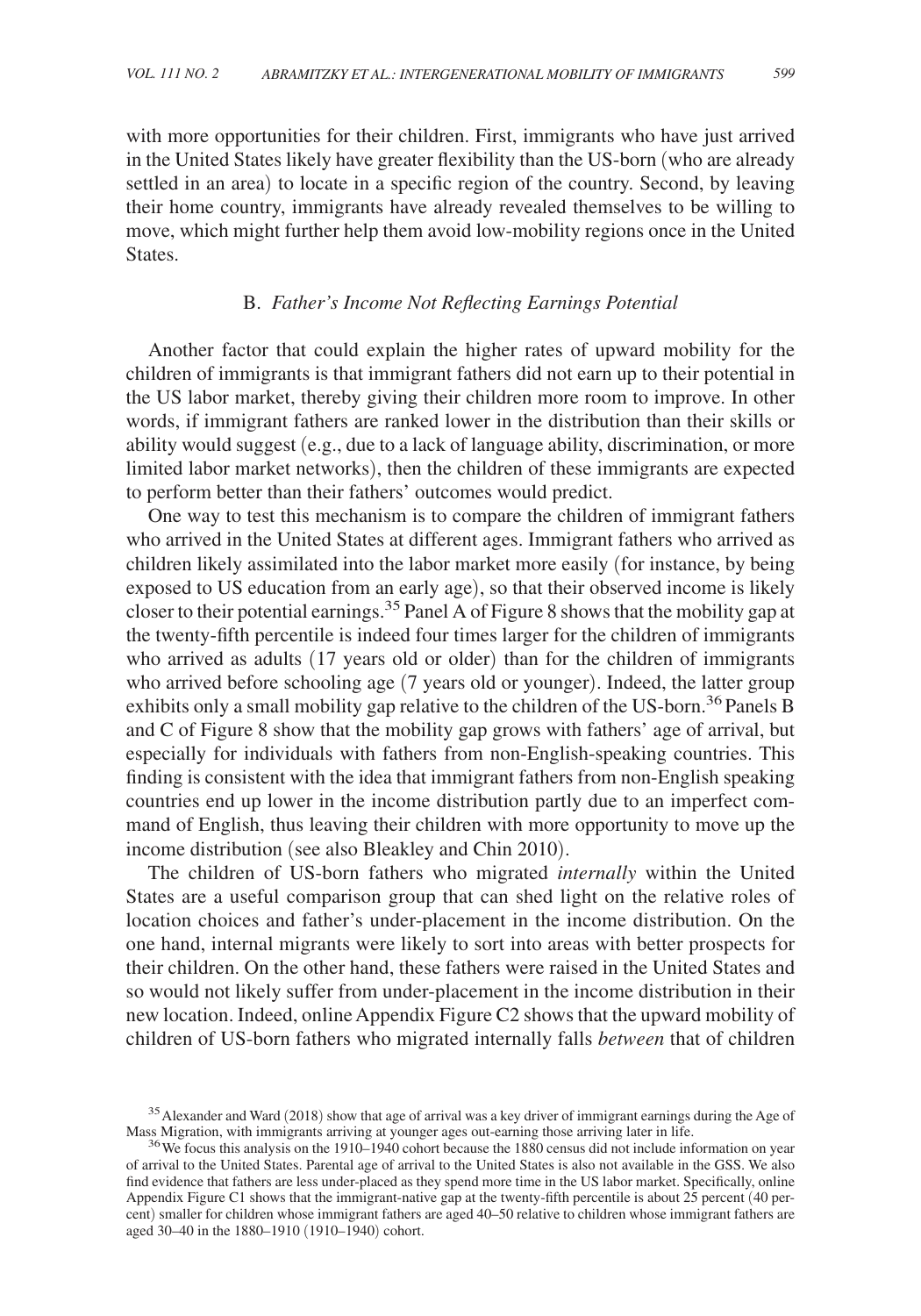

Figure 8. Intergenerational Gap at the Twenty-Fifth Percentile for 1910–1940 Cohort, by Father's Age of Arrival and Language in Sending Country

*Notes:* This graph plots the intergenerational gap between children of immigrants and children of US-born men, for children born to the twenty-fifth percentile of the income distribution. Sons of immigrants are divided into groups based on their father's age of arrival to the United States. The latter two figures also separate sons based on the language spoken in their father's sending country (English-speaking countries are Canada, England, Ireland, Scotland, and Wales).

of immigrants and children of US-born fathers who remained in their state of birth, suggesting an important role for both geographic choices and underplacement.

## C. *Immigrant Self-Selection*

A study of the long-term implications of immigration for the destination country requires a focus on the individuals who chose to migrate and raise children in the host country. Individuals who choose to move to the United States are self-selected, which could be one reason why the children of immigrants are more upwardly mobile (for example, if immigrants are more forward-looking or care more about the upward mobility of their children, and are thus more likely to invest in them). Interestingly, we find that the immigrant mobility advantage is present even for children of immigrants from countries where most of the migration flow is comprised of refugees, for whom selection is arguably less important (for instance, the Vietnamese in the modern data).

Yet, immigrant selection may have manifested itself in many ways. Our historical data allow us to study one aspect of self-selection as an explanation for immigrants'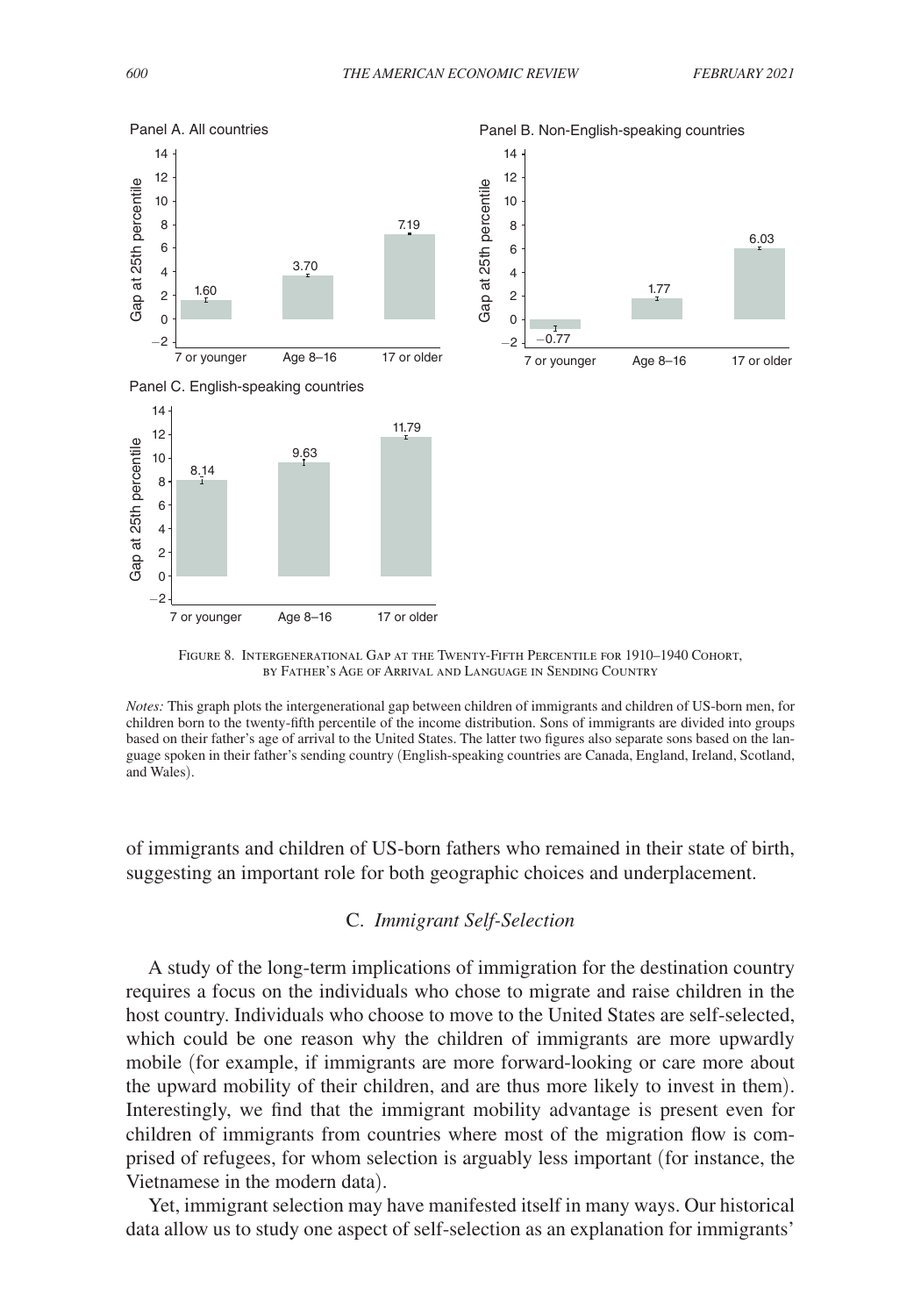#### Panel A. Son graduated high school



Panel C. Son's school attendance in 1910



Panel E. Son's and father's educational attainment







Panel D. Son's income rank and educational





Figure 9. Educational Attainment, 1910–1940 Cohort

higher upward mobility: namely, that immigrant families invested more in their children's educational attainment, which in turn served as a vehicle toward achieving better labor market outcomes. Figure 9 considers the 1910–1940 cohort, the only cohort for which we have data on completed years of schooling for the sons, and shows that, if anything, sons of US-born fathers were more likely to graduate from high school (panel A) and reach higher grades in school (panel B). Similarly, panel C shows that sons of US-born fathers who were aged 12–16 were more likely

*Notes:* Fathers are ranked relative to all fathers with children in the same birth year. Panels A and B plot the mean educational attainment of children by their father's income rank, for sons with and without foreign-born fathers, as well as the corresponding regression lines. Panel C considers linked sons aged 12–16 in the earlier census and plots school attendance as a function of his father's income rank (after controlling for age fixed effects). Panel D plots a son's mean income rank as a function of completed years of schooling. Panel E plots a son's average years of completed schooling as a function of his father's years of schooling (for fathers who can be linked to the 1940 census).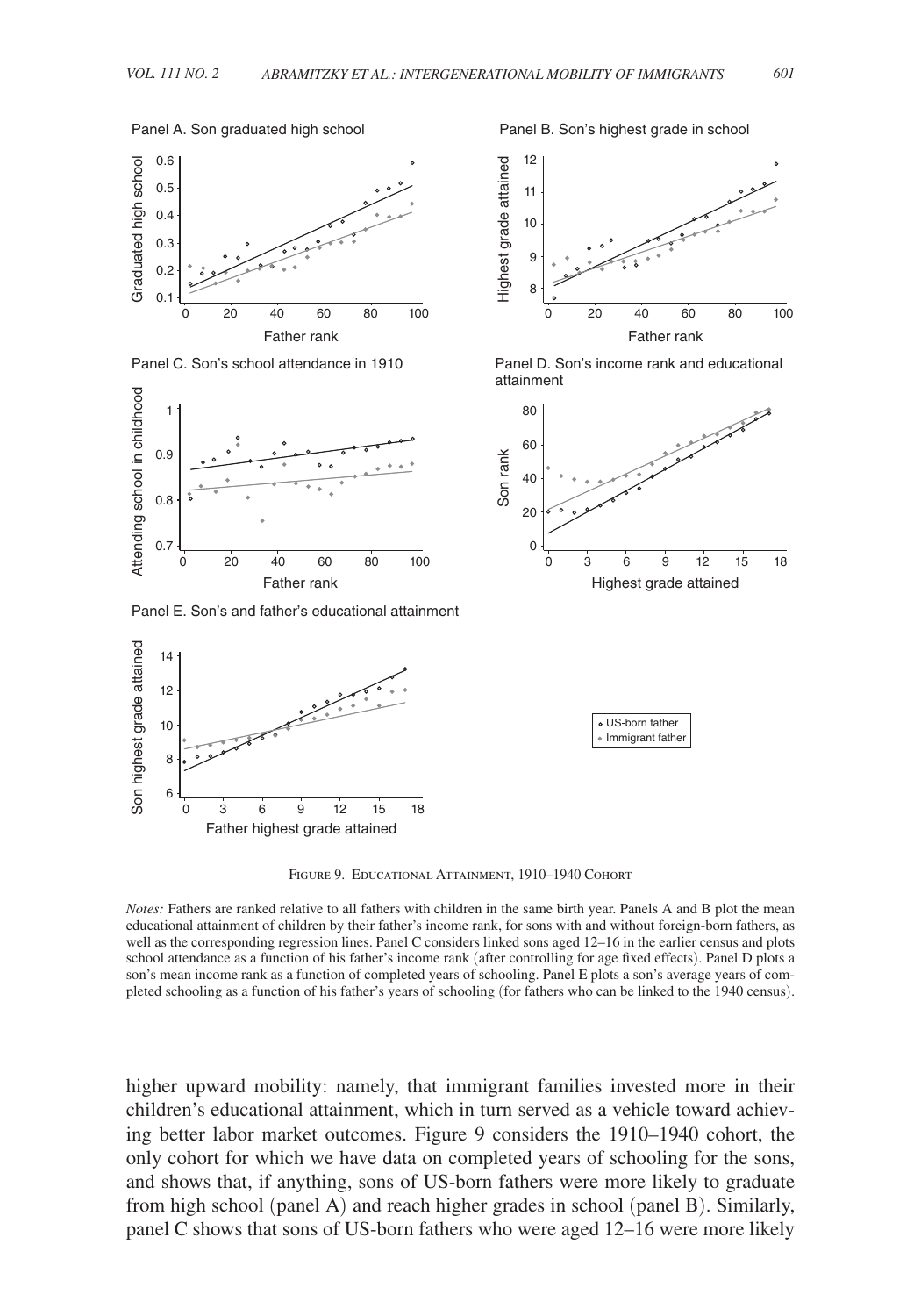to be attending school in 1910 than the sons of immigrant fathers.<sup>37</sup> Hence, we conclude that historically, higher educational investments among immigrant families were unlikely to be the explanation for their higher upward mobility, although education may play a larger role today.<sup>38</sup>

#### **VI. Conclusions**

We use newly constructed linked datasets of fathers and sons to study whether the children of immigrants achieve earnings parity with the children of the US-born, and how the intergenerational mobility of immigrants has changed over the last two centuries. We find that, both in the past and today, children of immigrants, especially those growing up in poorer families, had greater chances of moving up in the income distribution relative to the children of US-born parents. This finding is not driven by immigrants from any particular country or ethnic origin. Rather, when estimating mobility rates by country of origin, we find that children of immigrants from nearly every sending country have higher rates of upward mobility than the children of the US-born.

That immigrants were similarly upwardly mobile both one hundred years ago and today is remarkable. For example, whereas immigrants in the past predominantly hailed from Europe, immigrants today have more diverse ethnic backgrounds, coming from various Latin American and Asian countries. To the extent that members of ethnic minorities might have different levels of intergenerational mobility (as shown in a number of studies including Chetty et al. 2018a), we might have expected this change in the ethnic mix to have an influence on the rates of intergenerational assimilation. The past-present similarity is also remarkable given that immigrants today come from countries with lower income levels relative to the United States, and given the dramatic changes in US immigration policy over the last century (the ending of open borders for European immigrants and the imposition of additional regulations for immigrant entry). <sup>39</sup> Overall, our findings stand in contrast to the nostalgic view that it was easier for immigrants in the past to integrate into the US economy and society.

We find that an important explanation for why the children of immigrants are more upwardly mobile is that immigrant families are more likely than the US-born to move to areas that offer better prospects for their children. This finding is especially relevant in light of the decline in both geographical (Molloy, Smith, and Wozniak 2011) and economic (Chetty et al. 2017) mobility that has taken place

<sup>&</sup>lt;sup>37</sup> Similarly, using the 10 percent sample of the 1880 census, we see that sons of immigrant fathers aged 12–16 are 8 percentage points less likely to be attending school than sons of US-born fathers (57 versus 65 percent).

<sup>&</sup>lt;sup>38</sup> Despite these lower levels of educational attainment, panel D of Figure 9 confirms that the children of immigrants enjoyed higher income mobility because they earned a higher income at any given level of education. The fact that educational differences do not explain the mobility gap is not entirely surprising because, as Goldin (1998) shows, the returns to schooling in 1940 were lower than in recent years. However, we also note that the children of immigrants enjoyed a faster rate of *educational mobility*: for a given level of father's education, the children of immigrants in the bottom half of the distribution tended to achieve more years of schooling than the children of the US-born, consistent with the finding by Card, Domnisoru, and Taylor (2018): see panel E of Figure 9.

<sup>&</sup>lt;sup>39</sup>US GDP per capita was more than 7 times higher than in Mexico or China when migration flows from these countries took off in 1970, whereas it that was only  $2-3$  times higher than in European sending countries circa 1900. Lower initial income level of a country-of-origin group might reduce their mobility if a group's average "ethnic capital" affects their upward mobility (Borjas 1992).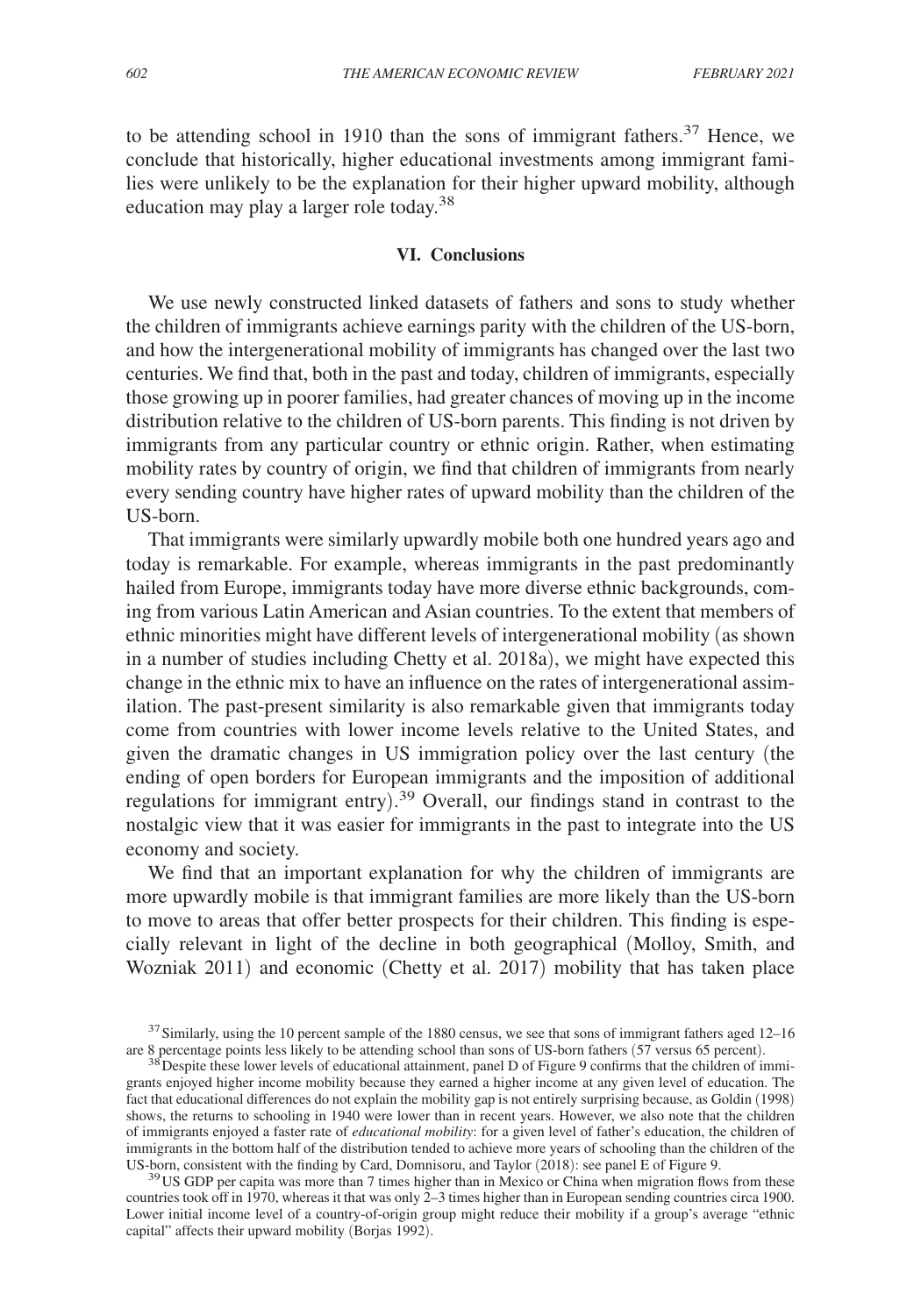in recent decades in the United States. It suggests that to the extent that "pockets of opportunity" remain available in the United States, immigrants might be able to enjoy high levels of mobility even if overall mobility declines.

The success of second-generation immigrants gives a more optimistic view of immigrant assimilation than previous studies that have focused only on the first generation. Indeed, we find that second-generation immigrants overtake, rather than just catch up with, the children of the US-born with comparable family incomes. Although some politicians have a short-term perspective on immigrant assimilation, our findings suggest that this view might underestimate the long-run success of immigrants. Our findings are more consistent with the idea of the "American Dream," by which even immigrants who come to the United States with few resources and little skills have a real chance at improving their children's prospects.

# Appendix A. Sensitivity of Results to Linking Procedure and Sample Construction

# A. *Linking Algorithm*

A first concern with census links based on the available information on names, age, and place of birth is the potential for linking children to the wrong adults ("false positives"). Online Appendix Figure A1 shows that the results are similar when using more conservative versions of the Abramitzky, Boustan, and Eriksson linking algorithm, which reduces sample size but also likely reduces matching errors. First, we restrict the sample to exact matches by full ( nonstandardized) name and age. Second, we restrict the sample to individuals whose first and last names are unique within a five-year age band. Third, we require matches to be both exact and unique within a five-year age band. $40$ 

A second concern is the extent to which we are able to generate representative samples. It is well known that linked samples are not fully representative of the population, as individuals with uncommon names and other attributes are more likely to match between census waves (Abramitzky et al. 2019a). Online Appendix Table A2 compares the sons in our linked samples to the relevant population of US-born men in the 1910 and 1940 censuses.<sup>41</sup> Our 1880–1910 sample of linked sons has a similar share of second-generation immigrants as the full population (26 versus 29 percent), and has an average income score that is roughly 3 percent higher than the population. Our 1910–1940 linked sample has fewer second-generation immigrants than the full population (22 versus 24 percent), and has an average income score that is 5 percent higher than the population. We address the nonrepresentativeness of our linked data by running a version of our main specification in which we reweight the matched data so as to mimic the population on characteristics such as age, state of

 $^{40}$ Our main results are similar if we instead implement the linking algorithm developed in Abramitzky, Mill, and Pérez (2020), although the exact ordering of countries is slightly different. We provide further details on the results using this approach in the online Appendix.

<sup>&</sup>lt;sup>41</sup>That is, we focus on White men aged 30 to 50 whose fathers were either born in the United States or in one of the source countries of interest.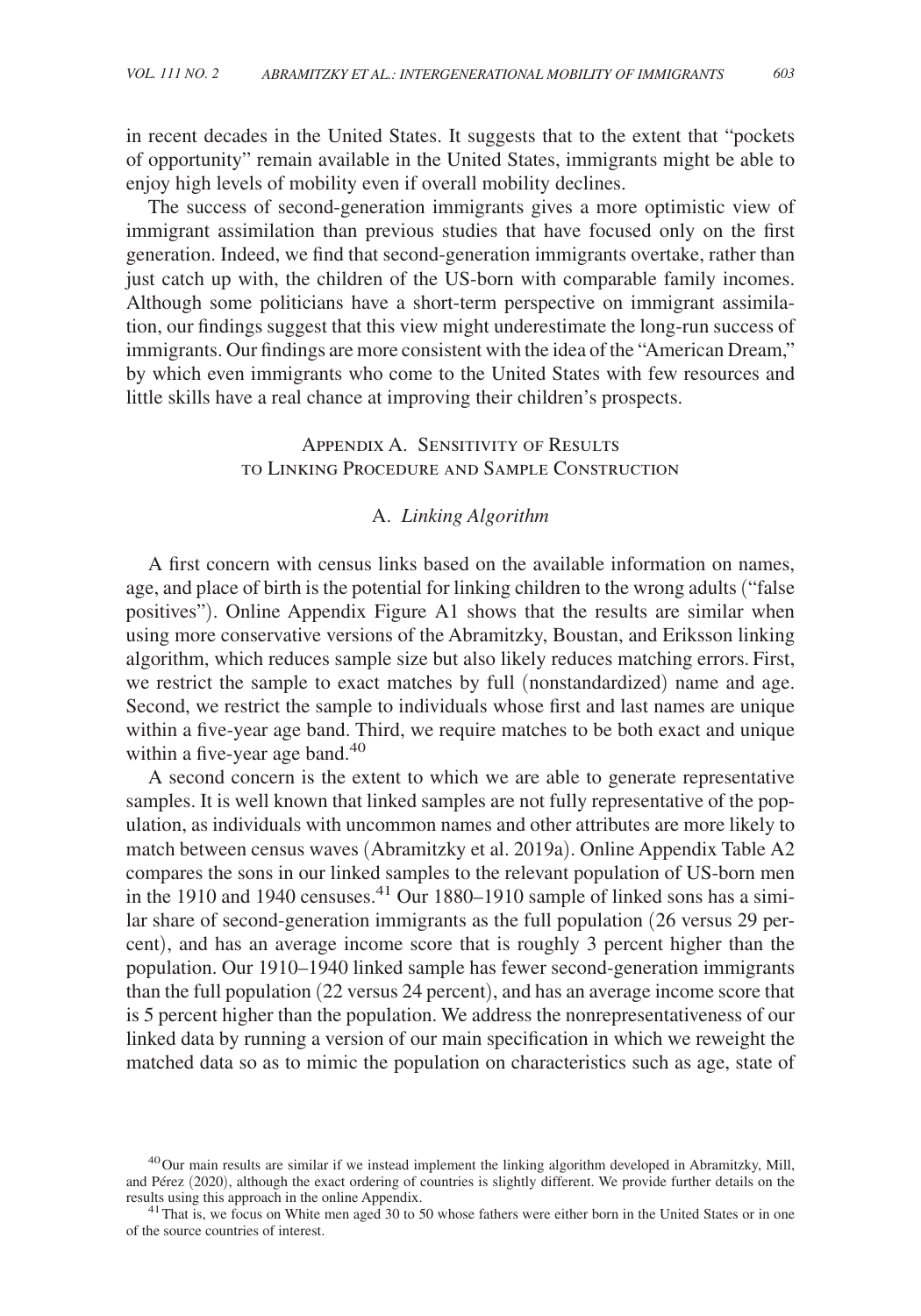residence, birthplace, and occupation. Online Appendix Figure A1 shows that the results when reweighting the data are similar to those in the main specification.<sup>42</sup>

# B. *Sample Construction*

Our baseline approach defines a son's immigrant status using his father's birthplace. In online Appendix Figure A1 we show that our main results remain unchanged when defining immigrant status using mother's birthplace, or the immigrant status of both parents. Second, unlike with the historical data, our main specification for the modern period compares immigrants to the entire US-born population regardless of race.43 Figure A29 in Abramitzky et al. (2019b) shows that results are similar when comparing White immigrants to the White population in the modern period or comparing all immigrants to the White population in the modern period.<sup>44</sup>

# Appendix B. Sensitivity of Results to Income Assignment

Online Appendix Figure B1 shows the main results for father-son pairs for whom we observe *actual* rather than predicted income in the 1940 census. We do so by linking *fathers* who were relatively young in 1910 (20–30 years old) from 1910 to 1940, which enables us to observe these fathers' actual income in 1940 when they were 50–60 years old.<sup>45</sup> Combining this sample with our linked sample of sons, we are able to observe actual income of both fathers and sons for 62,000 pairs, of which 7,800 are immigrants (i.e., those pairs for which we are able to link both the son and his father from 1910 to 1940). For this set of father-son pairs, we show a similar immigrants' mobility advantage when using either actual income or income scores. We also continue to find that children of immigrants from most sending countries are more upwardly mobile than the children of the US-born (but naturally, the exact ranking of countries changes once we divide the 7,800 immigrant fathers into 17 sending countries).

Online Appendix Figure B2 summarizes the robustness of our estimates for the 1880–1910 and 1910–1940 cohorts to using various proxies of income. Each row in this figure shows the values of the intercept and the slope of the rank-rank

<sup>43</sup>In the past, immigrants were overwhelmingly White, and so we compare immigrants to the White US-born population in the historical data. Today, in contrast, immigrants are more ethnically diverse.<br><sup>44</sup>We note that in this case we define second-generation status in the historical cohorts using the mother's

birthplace for comparability with the corresponding modern data. See Abramitzky et al. (2019b) for further details on this exercise

<sup>45</sup>We remind readers that the limitations of this exercise are (i) that actual income in the 1940 census is only available for wage earners and is notably missing for farmers, and (ii) fathers are observed in a different age range than sons (50–60 years old, instead of 30–50 years old). When performing this exercise, we rank fathers and sons only relative to other fathers and sons who are also wage earners.

<sup>&</sup>lt;sup>42</sup>These weights are computed using two alternative procedures. In the first procedure, observations are weighted using earlier census (i.e., childhood) characteristics. To construct this weight, we use the cross-sectional version of the earlier census and identify the individuals (i.e., the sons) we are able to link forward. We then regress the indicator for being a "matched" individual on fixed effects for the state of residence, the son's age, the birthplace, as well as the father's birthplace and broad occupational category. In the second procedure, observations are weighted using later census (i.e., adulthood) characteristics. To construct this weight, we use the cross-sectional version of the later census and identify the individuals (i.e., the sons) we are able to link backward. We then regress the indicator for being a "matched" individual on fixed effects for the son's state of residence, age, birthplace, and broad occupational category. In both cases, the weights we use to reweight observations are the inverse probability that an individual can be linked across censuses.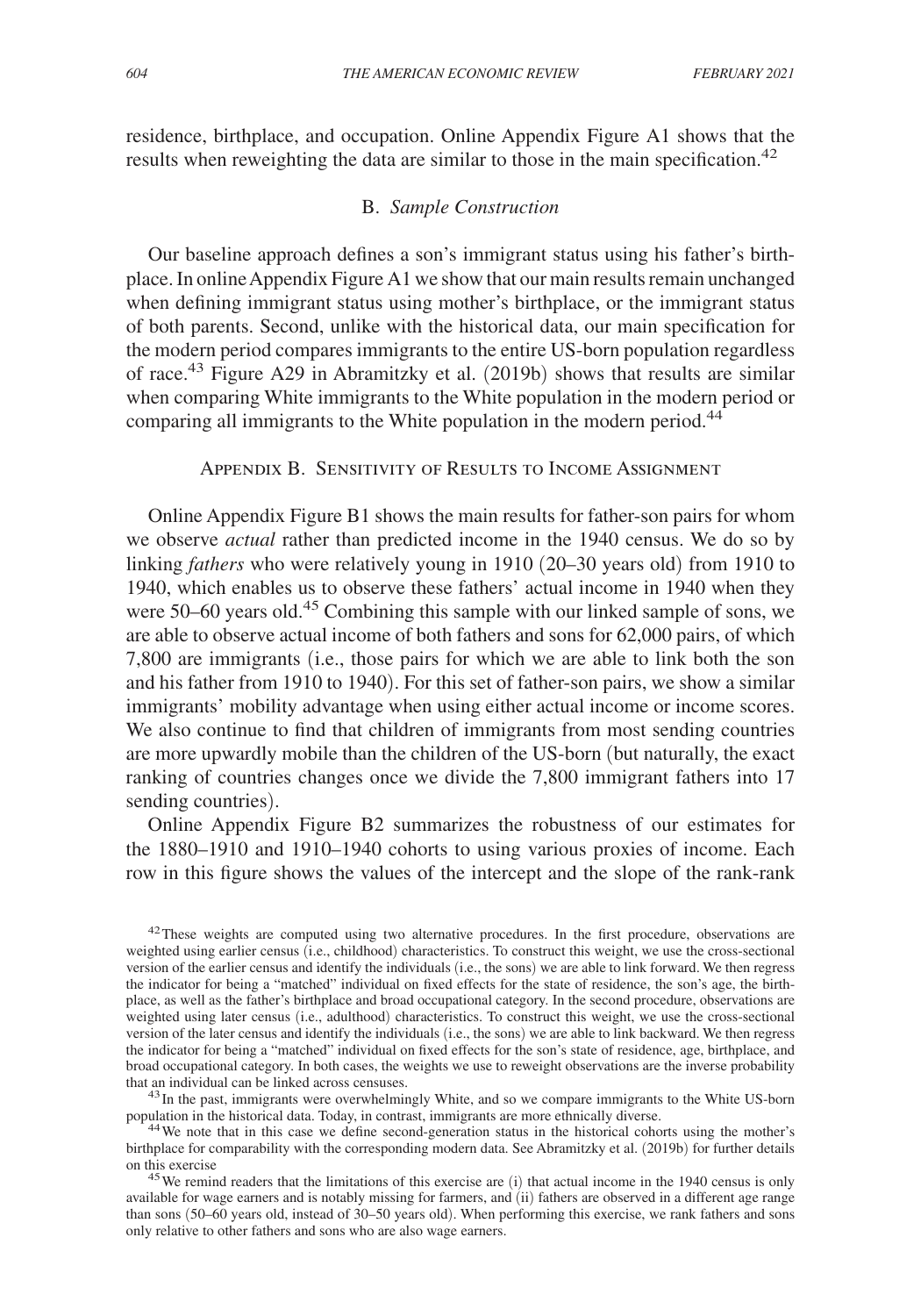relationship for both sons of immigrant and US-born fathers. First, we show that the results are similar when we use actual rather than predicted income for the sons we observe in the 1940 census (second row of panel B). Second, we continue to find an immigrant mobility advantage when we use alternative measures of income for farmers (second and third row in panel A and the third and fourth row in panel B). Specifically, we use the 1900 Census of Agriculture to calculate average farmers' net earnings (farm income minus expenses) for each US county.<sup>46</sup> Alternatively, given the prominence of farming and the difficulty in assigning farmers an income measure, we show that the main results do not change when we drop fathers and sons who are farmers from the sample and compute ranks based on the non-farming national income distribution.<sup>47</sup>

Our baseline income score is based on the 1940 census. We show that results are similar when we use more contemporaneous income sources for 1880 and 1910 fathers and sons (fourth row of panel A and fifth row of panel B). Specifically, for non-farmers, we use information on average earnings by occupation from the 1901 Cost of Living Survey (Preston and Haines 1991). <sup>48</sup> For farmers, we use the 1900 Census of Agriculture (as described above).

We next use a measure of income that also incorporates a respondent's country of birth in the income prediction (i.e., allows for an immigrant penalty in earnings), and find that sons of immigrant fathers continue to be more upwardly mobile than comparable children of US-born fathers.<sup>49</sup>

Unlike when we use other income scores, children of immigrants and children of the US-born look similarly mobile if we use the IPUMS occupation score, which is based on assigning each occupation its median earnings in 1950 (sixth and seventh rows in panels A and B of online Appendix Figure B2, respectively). However, the IPUMS occupation score is not well suited to our setting mainly because the score for farmers is too low: farming was a relatively high-paid occupation in the early 1900s, but it became a low-paid occupation by  $1950$ .<sup>50</sup> That means that the

<sup>&</sup>lt;sup>46</sup>The Census of Agriculture data are from Haines, Fishback, and Rhode (2018). Income is calculated as the sum of the value of farm output not fed to livestock and the value of house rent and food/fuel produced on farm and consumed by the family. Expenses are calculated as the sum of expenditures for farm labor; fertilizer; feed, seed, and threshing; taxes; depreciation of value of buildings; and depreciation of machinery. For more details on this calculation, we refer the reader to Goldenweiser (1916) and Abramitzky, Boustan, and Eriksson (2012). We note that for farmers living in counties for which we could not calculate farmer net earnings, we assigned them the state estimate for farmer net earnings. For farmers living in counties for which this approach yielded negative net earnings, we assigned them the minimum positive value of county-level farmer earnings in their state. Finally, for farmers living in counties for which this approach yielded very large net earnings (i.e., obvious outliers above the ninety-ninth percentile of the farmer earnings distribution), we assigned them the median value of farmer earnings in their state.

<sup>&</sup>lt;sup>47</sup>Of course, moving into or out of farming was by itself an avenue for mobility, which is why we prefer to include farmers in our baseline sample despite the challenges in measuring farmer income.

<sup>&</sup>lt;sup>48</sup>The 1901 Cost of Living Survey is closer in time to the earlier censuses but less detailed than our baseline measure (based on the 1940 census): it includes roughly 150 non-agricultural occupations, whereas the 1950 occupational classification in our linked sample has around 220 occupations.

<sup>&</sup>lt;sup>49</sup>Abramitzky et al. (2019b) shows all results are similar using this measure. There, we also present a specification that incorporates the father's country of origin into the son's income prediction. In that specification, the average income rank of children of immigrants is higher than the average income rank of children of the US-born except at the very bottom of the income distribution (and as a result, the estimated intercept of the rank-rank relationship ends up being similar for both groups).

<sup>&</sup>lt;sup>50</sup>For instance, farmers were at the median of the income distribution in the Iowa 1915 census (which included information on farmer's income) but were at about the bottom tenth percentile nationally in 1950 (Feigenbaum 2018).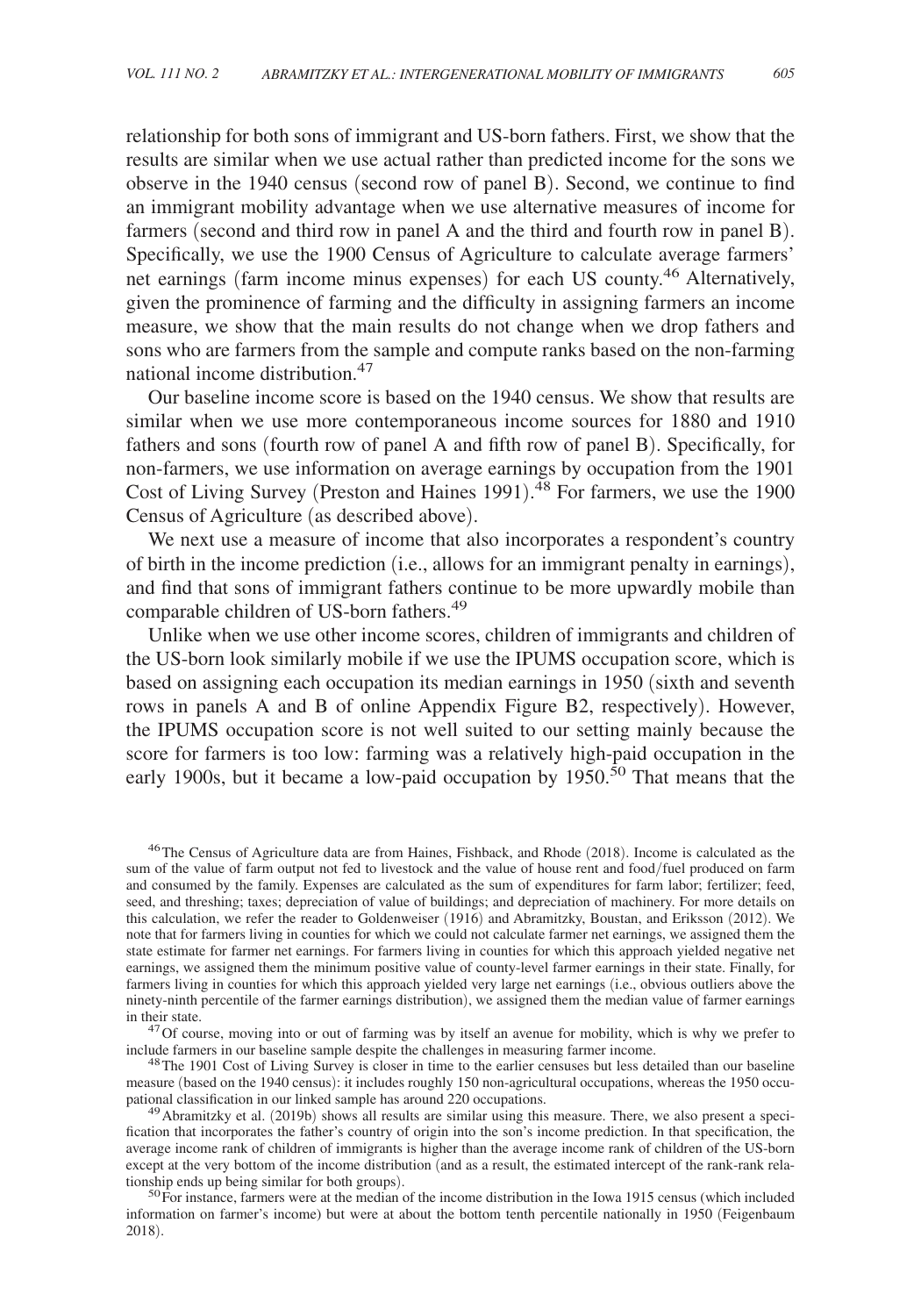IPUMS occupation score is too low for farmers in 1880 and 1910. This assignment is problematic in our context because US-born individuals were much more likely than immigrants to be farmers (and the children of both US-born and immigrants tended to shift away from farming). Therefore, assigning farmers an income that is too low results in an underestimation of incomes of US-born fathers, and to an overestimation of the rates at which children of the US-born moved up the income ladder relative to children of immigrants. Indeed, if we use the IPUMS occupation score and only adjust farmers' incomes in 1880 and 1910 to correspond to their appropriate rank in the 1900s (based on our baseline income score), we again see that immigrants have a mobility advantage in both historical cohorts (seventh and eighth rows in panels A and B of online Appendix Figure B2, respectively) .

#### **REFERENCES**

- **Abramitzky, Ran, and Leah Boustan.** 2017. "Immigration in American Economic History." *Journal of Economic Literature* 55 (4): 1311–45.
- **Abramitzky, Ran, Leah Platt Boustan, and Katherine Eriksson.** 2012. "Europe's Tired, Poor, Huddled Masses: Self-Selection and Economic Outcomes in the Age of Mass Migration." *American Economic Review* 102 (5): 1832–56.
- **Abramitzky, Ran, Leah Platt Boustan, and Katherine Eriksson.** 2014. "A Nation of Immigrants: Assimilation and Economic Outcomes in the Age of Mass Migration." *Journal of Political Economy* 122 (3): 467–506.
- **Abramitzky, Ran, Leah Boustan, Katherine Eriksson, James Feigenbaum, and Santiago Pérez.** 2019a. "Automated Linking of Historical Data." Unpublished.
- **Abramitzky, Ran, Leah Platt Boustan, Elisa Jácome, and Santiago Pérez.** 2019b. "Intergenerational Mobility of Immigrants in the US over Two Centuries." NBER Working Paper 26408.
- **Abramitzky, Ran, Leah Platt Boustan, Elisa Jácome, and Santiago Pérez.** 2021. "Replication Data for: Intergenerational Mobility of Immigrants in the United States over Two Centuries." American Economic Association [publisher], Inter-university Consortium for Political and Social Research [distributor]. https://doi.org/10.3886/E120490V1.
- **Abramitzky, Ran, Roy Mill, and Santiago Pérez.** 2020. "Linking Individuals across Historical Sources: A Fully Automated Approach." *Historical Methods: A Journal of Quantitative and Interdisciplinary History* 53 (2): 94–111.
- **Alexander, Rohan, and Zachary Ward.** 2018. "Age at Arrival and Assimilation during the Age of Mass Migration." *Journal of Economic History* 78 (3): 904–37.
- **Aydemir, Abdurrahman, Wen-Hao Chen, and Miles Corak.** 2009. "Intergenerational Earnings Mobility among the Children of Canadian Immigrants." *Review of Economics and Statistics* 91 (2): 377– 97.
- **Bhattacharya, Debopam, and Bhashkar Mazumder.** 2011. "A Nonparametric Analysis of Black-White Differences in Intergenerational Income Mobility in the United States." *Quantitative Economics* 2 (3): 335–79.
- **Bleakley, Hoyt, and Aimee Chin.** 2010. "Age at Arrival, English Proficiency, and Social Assimilation among US Immigrants." *American Economic Journal: Applied Economics* 2 (1): 165–92.
- **Bolotnyy, Valentin, and Cristina Bratu.** 2018. "The Intergenerational Mobility of Immigrants and the Native-Born: Evidence from Sweden." Unpublished.
- **Borjas, George J.** 1992. "Ethnic Capital and Intergenerational Mobility." *Quarterly Journal of Economics* 107 (1): 123–50.
- **Borjas, George J.** 1993. "The Intergenerational Mobility of Immigrants." *Journal of Labor Economics* 11 (1): 113–35.
- **Borjas, George J.** 2001. "Does Immigration Grease the Wheels of the Labor Market?" *Brookings Papers on Economic Activity* (1): 69–133.
- **Cadena, Brian C., and Brian K. Kovak.** 2016. "Immigrants Equilibrate Local Labor Markets: Evidence from the Great Recession." *American Economic Journal: Applied Economics* 8 (1): 257–90.
- **Card, David, John DiNardo, and Eugenia Estes.** 2000. "The More Things Change: Immigrants and the Children of Immigrants in the 1940s, the 1970s, and the 1990s." In *Issues in the Economics of Immigration*, edited by George J. Borjas, 227–70. Chicago: University of Chicago Press.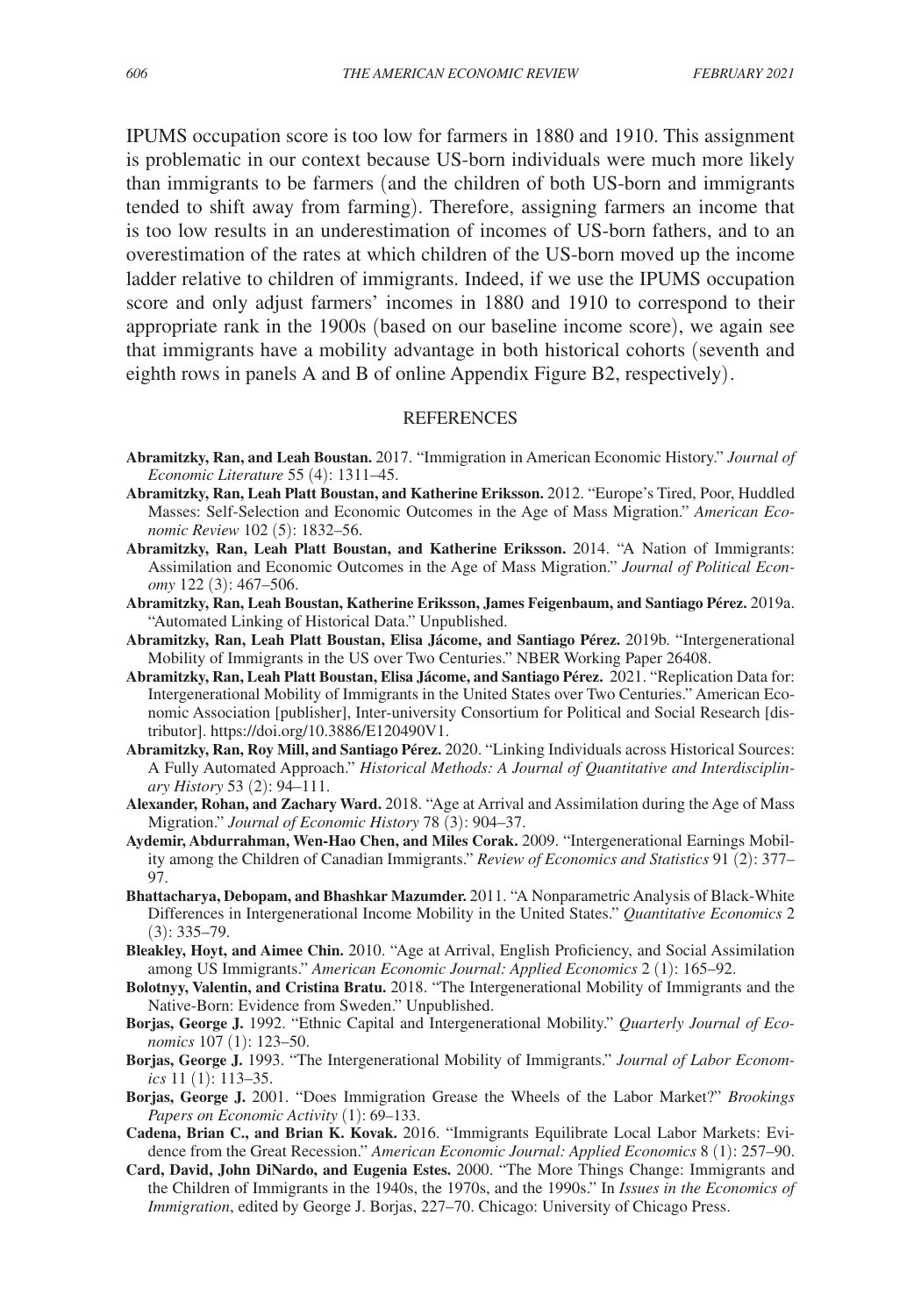- **Card, David, Ciprian Domnisoru, and Lowell Taylor.** 2018. "The Intergenerational Transmission of Human Capital: Evidence from the Golden Age of Upward Mobility." NBER Working Paper 25000.
- **Chetty, Raj, John N. Friedman, Nathaniel Hendren, Maggie R. Jones, and Sonya R. Porter.** 2018a. "Race and Economic Opportunity in the United States: An Intergenerational Perspective." NBER Working Paper 24441.
- **Chetty, Raj, John N. Friedman, Nathaniel Hendren, Maggie R. Jones, and Sonya R. Porter.** 2018b. "The Opportunity Atlas: Mapping the Childhood Roots of Social Mobility." NBER Working Paper 25147.
- **Chetty, Raj, David Grusky, Maximilian Hell, Nathaniel Hendren, Robert Manduca, and Jimmy Narang.** 2017. "The Fading American Dream: Trends in Absolute Income Mobility Since 1940." *Science* 356 (6336): 398–406.
- **Chetty, Raj, Nathaniel Hendren, Patrick Kline, and Emmanuel Saez.** 2014. "Where Is the Land of Opportunity? The Geography of Intergenerational Mobility in the United States." *Quarterly Journal of Economics* 129 (4): 1553–623.
- **Chiswick, Barry R., and Paul W. Miller.** 2005. "Linguistic Distance: A Quantitative Measure of the Distance between English and Other Languages." *Journal of Multilingual and Multicultural Development* 26 (1): 1–11.
- **Collins, William J., and Marianne H. Wanamaker.** 2017. "Up from Slavery? African American Intergenerational Economic Mobility Since 1880." NBER Working Paper 23395.
- **Collins, William J., and Ariell Zimran.** 2019. "The Economic Assimilation of Irish Famine Migrants to the United States." NBER Working Paper 25287.
- **Connor, Dylan Shane.** 2020. "Class Background, Reception Context, and Intergenerational Mobility: A Record Linkage and Surname Analysis of the Children of Irish Immigrants." *International Migration Review* 54 (1): 4–34.
- **Davis, Jonathan, and Bhash Mazumder.** 2019. "The Decline in Intergenerational Mobility After 1980." Federal Reserve Bank of Chicago Working Paper 2017-05.
- **Derenoncourt, Ellora.** 2019. "Can You Move to Opportunity? Evidence from the Great Migration." Unpublished.
- **Duncan, Brian, Jeffrey Grogger, Ana Sofia Leon, and Stephen J. Trejo.** 2017. "New Evidence of Generational Progress for Mexican Americans." NBER Working Paper 24067.
- **Feigenbaum, James J.** 2015. "Intergenerational Mobility during the Great Depression." Unpublished.
- **Feigenbaum, James J.** 2018. "Multiple Measures of Historical Intergenerational Mobility: Iowa 1915 to 1940." *Economic Journal* 128 (612): F446–81.
- Ferrie, Joseph P. 1997. "The Entry into the U.S. Labor Market of Antebellum European Immigrants, 1840–1860." *Explorations in Economic History* 34 (3): 295–330.
- **Ferrie, Joseph, Catherine Massey, and Jonathan Rothbaum.** 2016. "Do Grandparents and Great-Grandparents Matter? Multigenerational Mobility in the US, 1910–2013." NBER Working Paper 22635.
- **Flood, Sarah, Miriam King, Renae Rodgers, Steven Ruggles, and J. Robert Warren.** 2018. Integrated Public Use Microdata Series, Current Population Survey: Version 6.0 [dataset]. Minneapolis, MN: IPUMS. https://doi.org/10.18128/D030.V6.0.
- **Gielen, Anne, and Dinand Webbink.** 2019. "Migration Selection and Assimilation: Evidence from the Great Migration from Surinam to the Netherlands." Unpublished.
- **Goldenweiser, E. A.** 1916. "The Farmer's Income." *American Economic Review* 6 (1): 42–48.
- **Goldin, Claudia.** 1998. "America's Graduation from High School: The Evolution and Spread of Secondary Schooling in the Twentieth Century." *Journal of Economic History* 58 (2): 345–74.
- **Haines, Michael, Price Fishback, and Paul Rhode.** 2018. "United States Agriculture Data, 1840–2012." Inter-university Consortium for Political and Social Research [distributor], 2018-08-20. https://doi. org/10.3886/ICPSR35206.v4.
- **Hatton, Timothy J.** 1997. "The Immigrant Assimilation Puzzle in Late Nineteenth-Century America." *Journal of Economic History* 57 (1): 34–62.
- **Hilger, Nathaniel.** 2016. "The Great Escape: Intergenerational Mobility in the United States Since 1940." NBER Working Paper 21217.
- **Hilger, Nathaniel.** 2017. "Upward Mobility and Discrimination: The Case of Asian Americans." NBER Working Paper 22748.
- **Kosack, Edward, and Zachary Ward.** 2018. "El Sueño Americano? The Generational Progress of Mexican Americans Prior to World War II." Unpublished.
- **Lee, Chul-In, and Gary Solon.** 2009. "Trends in Intergenerational Income Mobility." *Review of Economics and Statistics* 91 (4): 766–72.
- **Long, Jason, and Joseph Ferrie.** 2013. "Intergenerational Occupational Mobility in Great Britain and the United States Since 1850." *American Economic Review* 103 (4) : 1109–37.